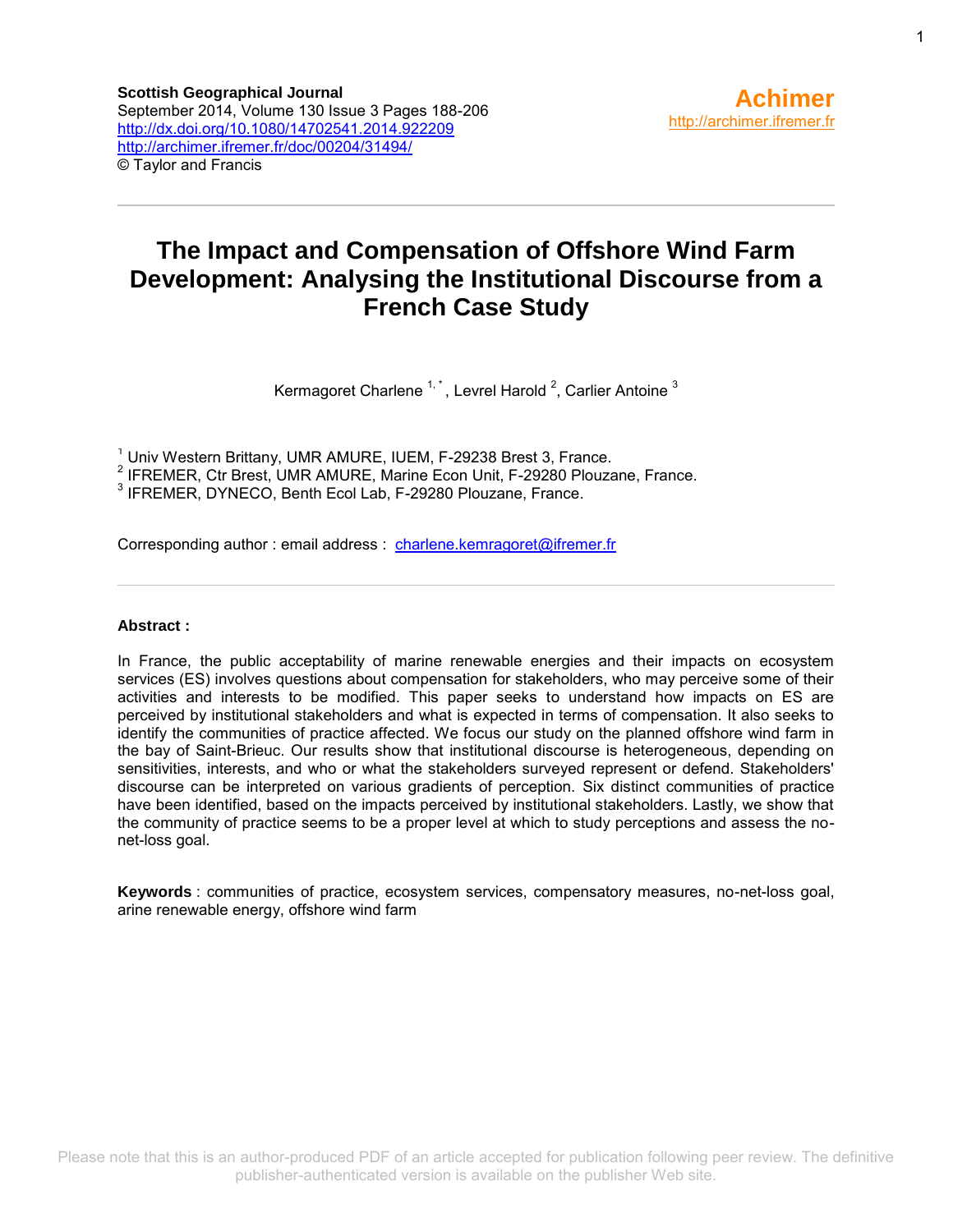# **1. Introduction**

As part of Europe, France is politically committed to several objectives relative to the reduction of greenhouse gases. Among them, it must ensure a rapid development of renewable energy exploitation (European Commission, 2008). The French government has chosen to exploit its maritime potential in developing marine renewable energy including offshore wind energy. In northern European countries, where these technologies are widely developed, the deployment of offshore wind farms has partly alleviated major environmental and societal problems resulting from onshore projects (Still, 2001; Ladenburg and Möller, 2011). However, the first offshore installations were not readily accepted by local populations (Firestone and Kempton, 2007). Even though these technologies form part of a sustainable development approach, they can also have an impact on ecosystems, other human activities, and landscapes (Boehlert and Gill, 2010). Gill (2005) highlights significant physical disturbance of the coastal ecology during the construction and operational phases of offshore wind farms. These modifications of the environment can produce conflicts among interest groups such as energy companies, the fishing sector, and pro-environment activists (Inger et al., 2009; Haggett, 2011; Château et al., 2012). These technologies can also be viewed by local stakeholders as threatening the natural beauty of a site and some local residents would be ready to pay higher costs per kWh produced in order to keep a wind farm away from the coast (Ladenburg and Dubgaard, 2007; Devine-Wright and Howes, 2010). Thus, Kuehn (2005) shows from two case studies that opposition to offshore wind farms is mainly based on aesthetic concerns and suggests that time, adaptation and communication about the projects may contribute to a change of opponent attitudes.

In France, the call for tenders launched in 2011 and 2013 for the exploitation of offshore wind farms clearly mention compensation as a tool to overcome residual environmental concerns and social conflicts. This socio-environmental compensation has a overall goal of territorial equity and social acceptability of projects (Gobert, 2010; Gastineau and Taugourdeau, 2014). From a theoretical point of view, compensation must satisfy the objective of "no net loss" and can be understood in terms of the ecosystem services (ES) provided by marine biodiversity. The concept of ES can be seen as a valuable frame of reference for assessing changes in the material and non-material determinants of human well-being resulting from offshore energy projects (Gee and Burkhard, 2010; Busch et al., 2011). To understand better how the concept can be used in a negotiation process, two main questions will be discussed in this paper:

(1) How are impacts on ES perceived by institutional stakeholders and what compensation is expected?

(2) How the perceptions expressed by institutional stakeholders may be used to identify the various communities of practice who each share a different understanding of the implications of renewable offshore energy?

Our case study is the planned offshore wind farm in the bay of Saint-Brieuc, one of the four sites selected by the first French national tender process.

# **2. Conceptual background**

### **2.1. Compensations**

Socio-environmental compensation has a goal of optimal distribution of benefits within the territory to ensure both social and ecological fairness. On the one hand, it is based on a clear legal framework that imposes the "avoid, reduce, offset" guidelines for environmental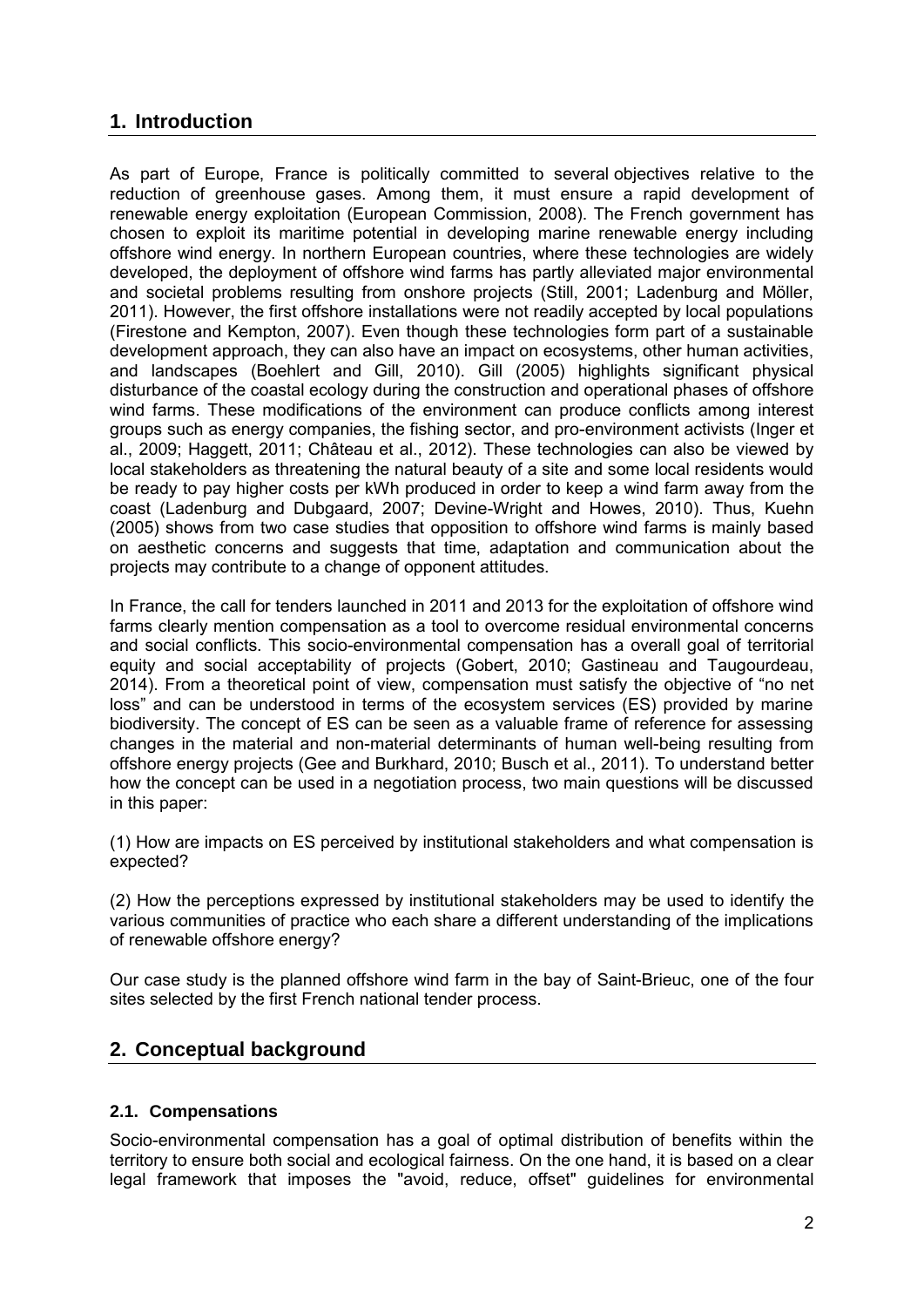damages (Cuperus *et al*., 1999). On the other hand, it comes from pragmatism of the developers who implement compensation for victims in order to increase the social acceptability of projects (Gobert, 2010). Thus, the socio-environmental compensation can take many forms such as monetary incentives, public goods or biodiversity offsets according to the objective. In a context of an offshore wind farm, compensation may be considered as ecological restoration actions that target impacted species or ecological habitats (Cole, 2009). On the other hand, compensation may be considered in monetary terms for some affected stakeholders like fishers and should be paid to individual or into a trust fund set up to benefit fishers collectively (Gray *et al.*, 2005).

Theoretically, compensations aim to achieve a no-net-loss balance of ES, which can be assessed using either an ecological frame of reference or one based on human well-being (McKenney and Kiesecker, 2010; Dunford et al., 2004) (Figure 1). Reality is mainly based on a negotiation process carried out upstream of the projects to estimate the values of losses and thus recognize and reallocate the negative externalities (Gobert, 2010).

### **2.2. Ecosystem services**

ES are generally defined as the benefits obtained from ecosystems, deriving from ecological processes and functions (MEA, 2005). Including these services in the planning process should help in taking into account the various ecological functions provided by biodiversity, and not only the economic resources produced. In short, the use of this concept aims to reconcile policies relative to biodiversity conservation with those relative to economic development. Thus, the ES concept quickly surpassed the academic community and was introduced into some regulatory frameworks, in particular through the principle of compensation (UICN, 2011). ES can be divided into several categories (MEA, 2005):

- Provisioning ES resulting from direct harvesting of ecosystem resources;
- Regulating ES deriving from the regulating processes of ecological functions that humans benefit from;
- Cultural ES contributing to the cultural, aesthetic, and psychological dimensions of well-being.

- These three categories of service rely on different sources of values. In environmental economics, a distinction is made between use values and non-use values. Use values concern the market and non-market services that the environment provides to humans both directly (such as fish stocks for recreational or commercial fishing) and indirectly (tide protection, pest control, filtering functions). They also include the benefits derived from potential future use (option values). Non-use values are based on the mere existence of an environmental component, whether or not it is used, and also on certain ecological or landscape features that will be preserved for future generations (CAS, 2009; Pearce and Turner, 1990). Thus, the values attributed to these ES depend upon the stakeholders who benefit from the services (Hein et al., 2006). In the context of offshore wind farm, Mangi (2013) shows that the induced changes on ES concern all three categories of ES and that their evaluation requires the involvement of multiple stakeholders.

#### **2.3. Stakeholder involvement: from institutional stakeholders to communities of practice**

Stakeholders are defined by Freeman (1984) as "any group or individual who can affect or is affected by the achievement of an organisation's purpose" and more specifically by Röling and Wagemakers (1998) as "natural resource users and managers". Thus, the use of the concept of stakeholder is a relevant framework for understanding managerial decisionmaking by taking into account the heterogeneity between individuals. However the concept can be approached in different ways depending on interests, ways of perceiving problems, or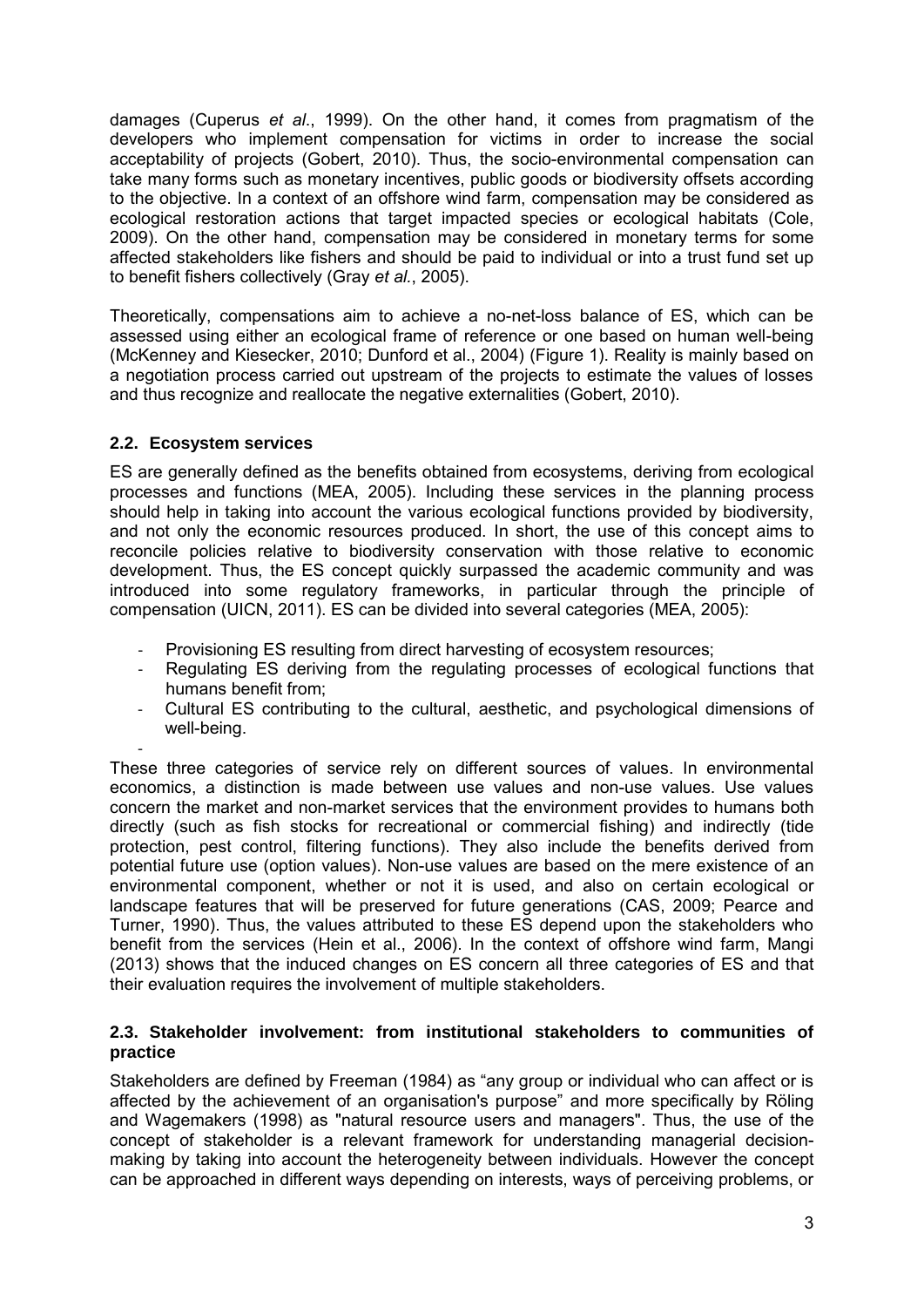opportunities relative to the subject under investigation. Not all stakeholders have the same stake or level of interest in the marine environment where issues are multiple (Pomeroy and Douvere, 2008). This raises the question of how to identify the stakeholders in a specific situation and which stakeholders deserve or require attention (Mitchell et al., 1997). A scheme of stakeholders' scales is proposed in Figure 2 including institutional stakeholders, communities of practice, and individuals.

Institutional stakeholders are defined here as those who represent or defend a sectorspecific interest. They depend on an organisation to fulfil their own goals, and the organisation depends on them in turn (Johnson and Scholes, 1999). Organisations may be municipalities, associations, committees, counties, sports clubs, and so on. They are known to the population because they represent a specific sector. Institutional discourse, which is carried out by institutional stakeholders, has been identified as a category of talk and has been described as an example of strategic discourse (Habermas, 1984). It is power laden and goal-directed, based on the homogenisation and the standardisation of the individual stakeholders' discourses represented by the organisation.

Communities of practice (CoPs) offer more specific descriptions of perceptions than institutions. A CoP is defined as a group of people sharing language, experiences, and knowledge through involvement in a similar activity (Arias and Fischer, 2000). A CoP is created over time in the pursuit of a common goal and is characterised by strong social relationships (Wenger, 2000). It can be defined in various ways: by size, the geographical scale on which it is active, or its institutional position (Wenger, 1998). The interactions that practitioners sustain among themselves within each CoP also lead to common social representations about an object, an activity, an idea or an event such as an offshore wind farm (Levrel, 2006; Amin and Roberts, 2008). In this study, we assume that the concept of CoP is used to help us establish a clear link between stakeholders and ES categories. In fact, a CoP can be defined by a shared interest in the use of specific ES. For example, environmentalists are attentive to the assessment of regulating services while scuba divers focus on cultural services. Analysing these links can help us develop targeted information for communicating with various CoPs (Levrel et al*.*, 2007).

The third group is that of the individual stakeholders. They can be defined as citizens who are interested in, involved in, or affected by some project, and can belong to one or more CoPs. Individual perceptions are more specific and detailed, but eliciting them requires more effort given the need to ensure that they address all the relevant issues in a truly representative way.

We assume that descriptions of perceptions will be more specific the closer we get to the individual level. However, field work carried out at the individual level is most difficult to achieve if the representativeness of existing perceptions is sought. In this study, we focus our attention on perceptions of institutional stakeholders as the important first step of an extensive study describing social representations of a planned offshore wind farm. The importance of focusing on institutional stakeholders firstly, is that they are easily identifiable in the territory and further, they have a relatively good knowledge of the project and an integrated vision, which leads to well-constructed perceptions. Through the institutional discourse, we also seek to identify the CoPs directly affected by the project as a first step towards a broader analysis of perceptions.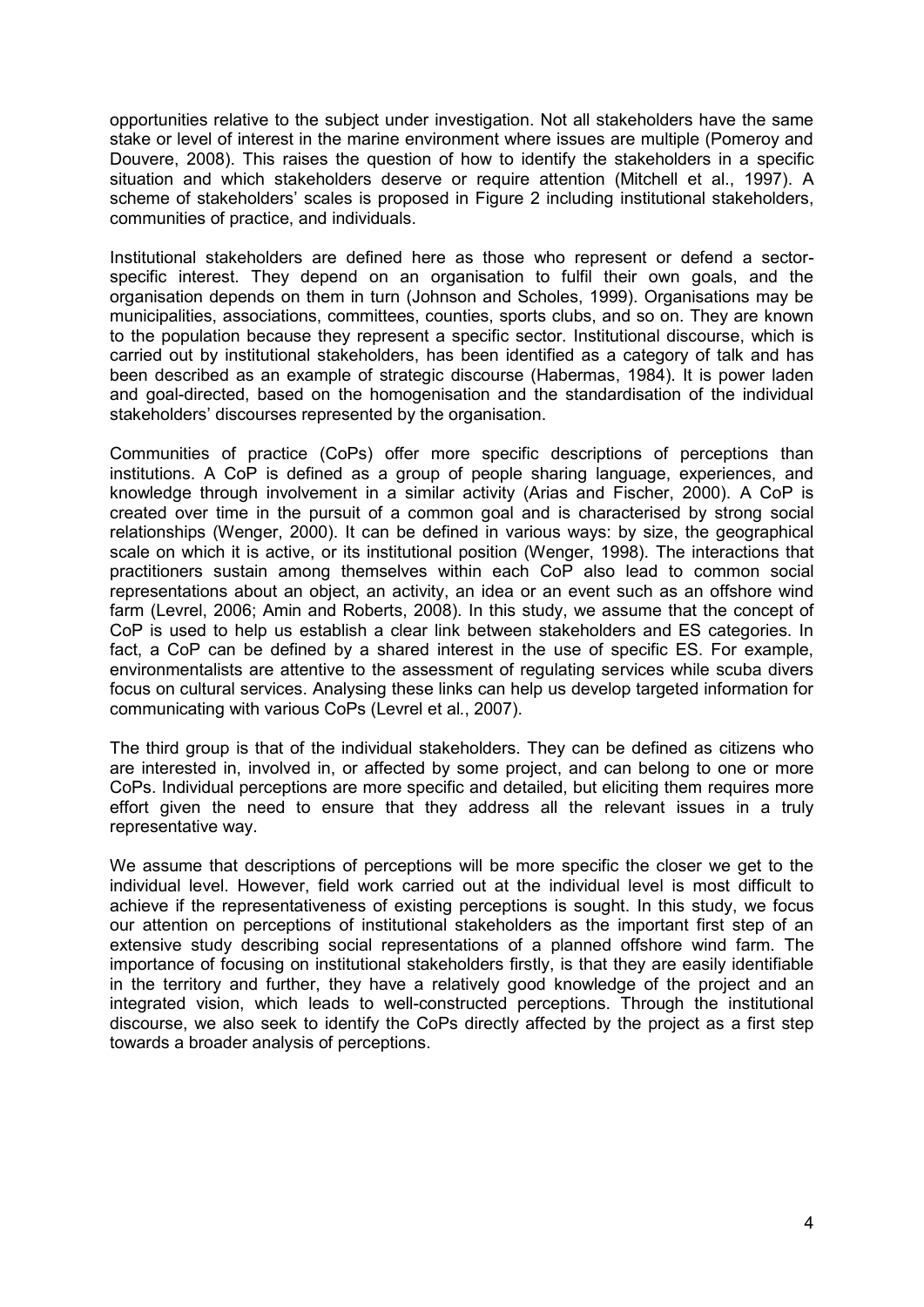# **3. Materials and methods**

#### **3.1. Case study**

The study was conducted in the bay of Saint-Brieuc, where an offshore wind farm is planned. The bay, on the French coast in the western Channel (Figure 3), has a coastline of 115 km, bordered to the west by the island of Bréhat and to the east by Cap Fréhel. There are 23 municipalities along the coast, Saint-Brieuc being the largest one with 50,000 inhabitants. The main economic activities are commercial fishing and tourism. Because of its history and economic dominance, commercial fishing in the bay of Saint-Brieuc is particularly important and diversified (Augris and Hamon, 1996). Great scallop (*Pecten maximus)* is the main targeted commercial species and has a strong patrimonial value for the territory's population.

The bay of Saint-Brieuc is attractive for tourists owing to the presence of remarkable sites such as Bréhat island, Cap d'Erquy, and Cap Frehel, which provide a panoramic view, and a large diversity coastal landscapes in which sandy or muddy beaches alternate with rocky outcrops (Bertin, 2011). The bay of Saint-Brieuc is also a biodiversity hotspot, as demonstrated by the various regulatory frameworks applied to it. The Natural Reserve of the bay of Saint-Brieuc was created in 1998 to preserve the natural heritage, especially the avifauna and their habitats. A total of 1864 ha of the bay is listed as a Natura 2000 site (including 1034 ha of marine areas). Recently, the bay has also been included in a planned marine park. These management tools must contend with major regional issues, including invasive species, green algae proliferation and multiplication of human coastal activities, including marine renewable energy developments.

The planned offshore wind farm involves the deployment of 100 wind turbines, designed to generate 500 MW, spread over an area of 80 km² situated 16,2 km off the coast, with the investment of 2 billion Euros. It is to increase electricity production with the goal of generating 8% of total electricity consumption in Brittany.

### **3.2. Open-ended interviews**

A range of local "institutional" stakeholders were identified in order to be sure of taking into account most of the major issues related to offshore wind farm deployment and thereby a maximum of society-nature interactions. Stakeholders interviewed included political figures, managers of natural areas, economic actors, heads of public organisations, recreational associations, commercial fishers, and industrial wind companies. In May and June 2012, 24 semi-structured interviews were conducted with institutional stakeholders (Table 1). Most of them have been easily identifiable because they are involved in the project and, as a consequence, they are often mentioned in press articles and during discussions with first stakeholders interviewed. Others who are less invested in the project have been incorporated into the sampling plan because we have identified them as potentially affected by the project. Discussions were organised around four points: (i) the degree of knowledge and involvement of the organisation in the planned offshore wind farm; (ii) the presence or absence of organised groups supporting specific interests or strategies relative to the wind farm; (iii) perceptions of impacts (positive and negative) of the wind farm; (iv) perceptions of the compensation that would be needed to balance the impacts. The length of the interviews varied from 90 to 120 minutes. Some key questions were used as a guideline in order to cover all the categories of potential impacted ES when the conversations did not range widely enough. These questions were open-ended, with the possibility of pursuing clues that came up during the interviews. Open-ended interviews have the advantage of allowing a great freedom of talk for respondents and to collect all the issues inherent to the object of study. However, this method does not allow a quantitative analysis of the results and does not identify the influence of social factors in discourses, thus the interpretation of the results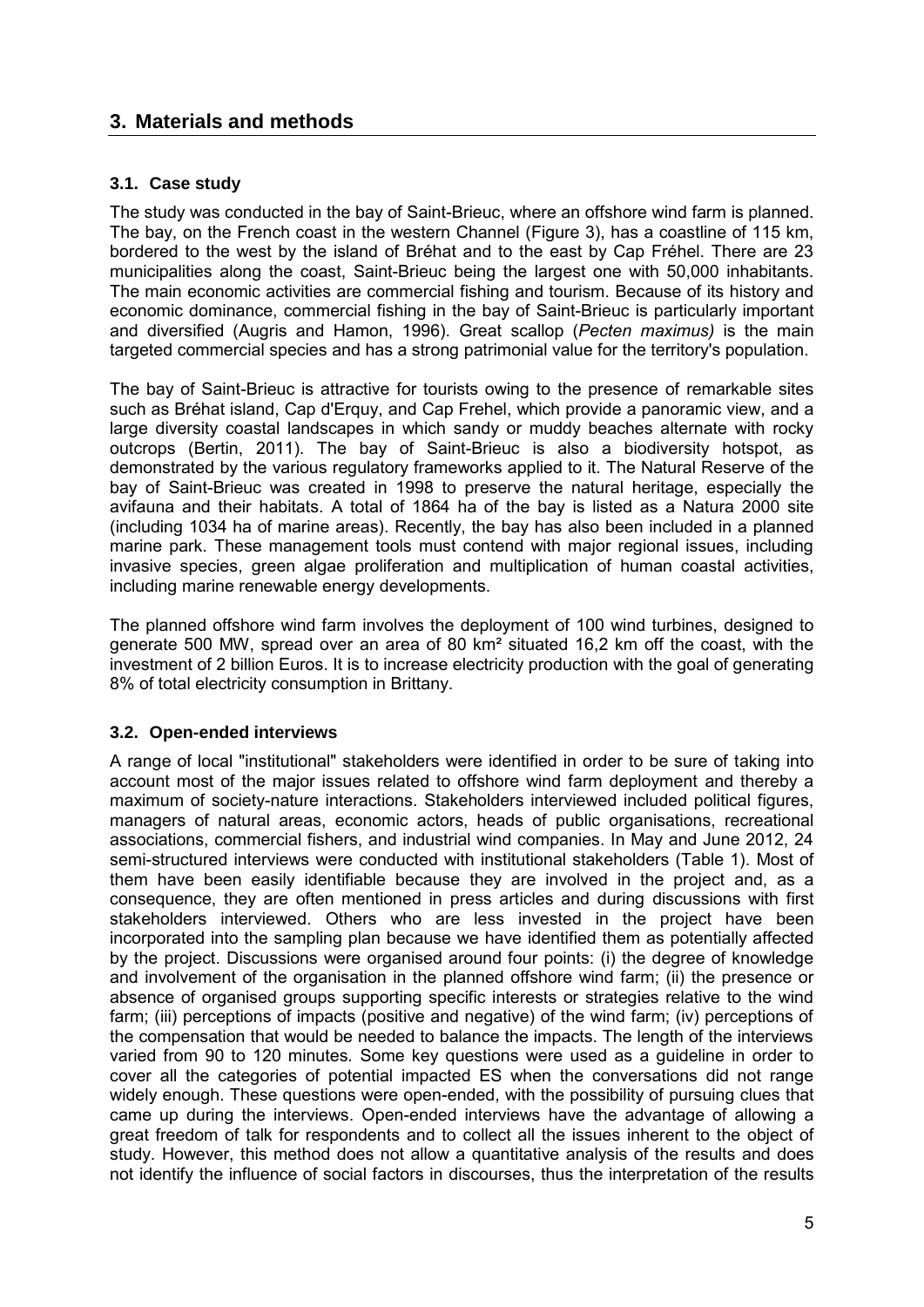must be carried out with caution. In this study, the transcribed interviews were analysed with the aims of describing issues related impacts and compensations about the planned offshore wind farm; identifying the main communities of practice affected by the project; and finding out how perceptions are shaped within each CoP. Answers related to potential impacts and compensations have been analysed and then characterised from the three categories of ES i.e. provisioning ES, regulating ES and cultural ES.

# **4. Results**

### **4.1. Main perceived impacts on ES**

Perceptions of impacts on ES are widely heterogeneous in the sample, depending on the sector-specific interest represented or defended by the institutional stakeholders. As requested, general perception takes into account the three categories of ES and covers a large number of society-nature interactions. The results are summarised in Table 2 and analyzed by class of ES to which they refer.

#### 4.1.1. Perceived impacts on provisioning ES

The perceived impacts on ES concern two different provisioning services: provision of food through commercial fishing and provision of clean energy through wind exploitation. The former is widely perceived as being negatively impacted by the offshore wind farm during the deployment and exploitation phases. This opinion was shared by the majority of institutional stakeholders surveyed, except for managers of natural areas who highlighted the potential "reserve" effect, which may increase fish and shellfish stocks. However, it was also assumed that the offshore wind farm will be a source of clean energy for the local community and thus represents a positive impact with respect to provisioning ecosystem services.

Since commercial fishers were invited to participate from early on in the consultation phase of the project, they have a clear perception of the impact of the wind farm on their activity: (1) loss of exploitable area and problems of access, especially for trawling gear due to the size of the wind farm; (2) changes in water quality during the construction phase and its indirect effect on benthic habitats; (3) ecological impacts on exploitable resources during the operational phase; (4) navigational hazards and environmental implications linked to undersea cable installation. In order to minimise impacts on provisioning ES, the wind farm company negotiated early with professional fishers in order to adapt the project to suit them. While the final decision on the right to navigate through the wind farm will be made by the prefecture, many institutional actors expressed reservations about the real capacity of fishing boats to navigate and work around the turbines.

*"There will be no more boats on this still relatively young scallop bed."* (Commercial fisher) *"The operators are very removed from the reality on the ground and local constraints, there may be some surprises."* (Political figure)

The positive impact on the provision of clean wind energy for electricity generation was mentioned in some interviews. The farm is supposed to overcome the energy dependence of Brittany on other regions (in particular because there are no nuclear plants in Brittany). This argument is sometimes counterbalanced with other impacts on the territory and its ecosystems, such as the modification of the landscape.

*"The project would account for 17% of the energy autonomy of Brittany, it requires some compromises."* (Political figure)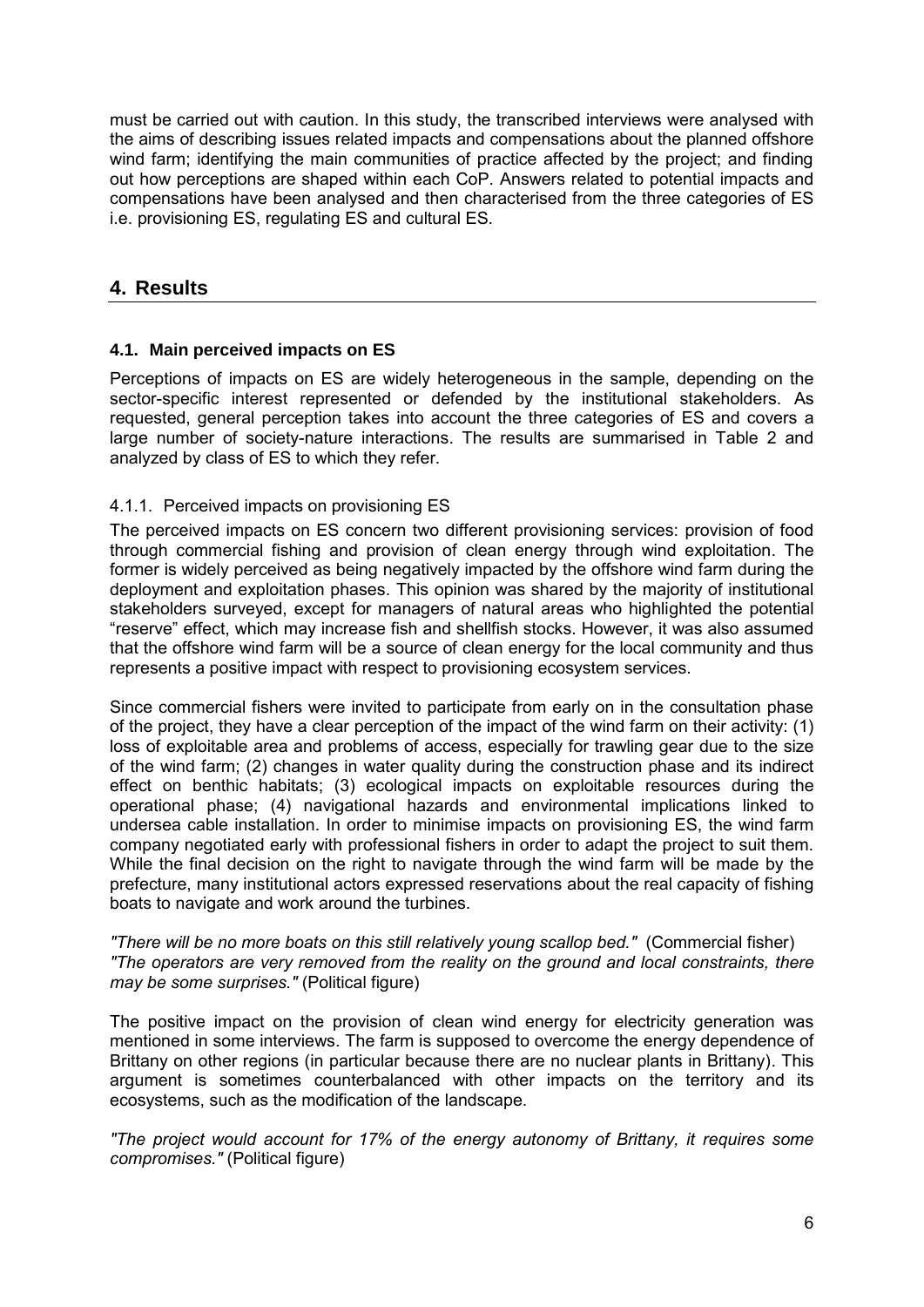#### 4.1.2. Perceived impacts on regulating ES

The perceived impacts on regulating ES vary depending on the geographical and the spatial level taken into consideration. Since the offshore wind farm is seen as a contributor to global climate regulation, the project is perceived quite favourably by environmentalists. They see it as a better alternative than the previously planned natural gas processing plant close to Saint-Brieuc which they opposed a few years ago. On the local geographic level, regulating ES seem to be threatened. However, the survey's results show that it is difficult to represent the nature and extent of the impacts because of the many scientific uncertainties involved. Most stakeholders agreed with the project leader's decision to use jacket foundations rather than gravity base foundations, with the assumption that the former will have a lower impact on ecosystems. Environmentalist stakeholders are waiting for the environmental impact assessment before commenting on the impact on regulating ES. Lastly, there are some misunderstandings regarding the installation of an industrial site near a natural site (marine Natura 2000).

The political and economic institutional stakeholders have a more optimistic perception of the impacts on regulating ES. Apart from temporary disturbances during the construction phase, no negative impacts are anticipated. The expected reef effect of turbines' foundations is viewed as a positive impact on the marine ecosystem, even though some concerns are voiced.

*"How are these new ecosystems going to evolve? Will there be changes in the species that are present?"* (Political figure)

#### 4.1.3. Perceived impacts on cultural ES

Perceptions of predicted changes in the aesthetic character of the landscape of the bay of Saint-Brieuc seem to vary widely within the population surveyed.

*"I do not know what to think about the visual impact; it is difficult to have a clear idea of it."* (Commercial fisher)

*"If it's a matter of what the landscape looks like, we can get used to it."* (Commercial fisher)

*"The eye is naturally drawn to the turbines, even if we want to ignore them."* (Economic actor)

Photomontages made by the project leader have been presented to stakeholders during public meetings around the bay. The image of a "matchstick on the horizon" used to describe the appearance of a wind turbine came up several times, to argue that the visual impact would be almost insignificant. The tourism industry seems less concerned by the visual impact. The fact that the planned offshore wind farm may become an attraction was brought up. Managers of natural areas do not think that the project will attract more tourists, who come mainly for the diversity of natural landscapes in the bay of Saint-Brieuc. The stakeholders belonging to recreational associations do not expect any direct impact on their activities. While scuba divers seem to be interested in benefiting from the new hard sub-sea landscapes, which may attract more diverse fish assemblages, a decline in clubs attendance because of the feared visual impact.

#### **4.2. Compensation expected by institutional stakeholders for the perceived impact on ES**

Institutional discourse about expected compensations is restricted to stakeholders who perceived some negative impacts on ES (Table 2). Once again, it is very heterogeneous according to the stakeholder to which it refers. Institutional discourses also focus on different types of compensation.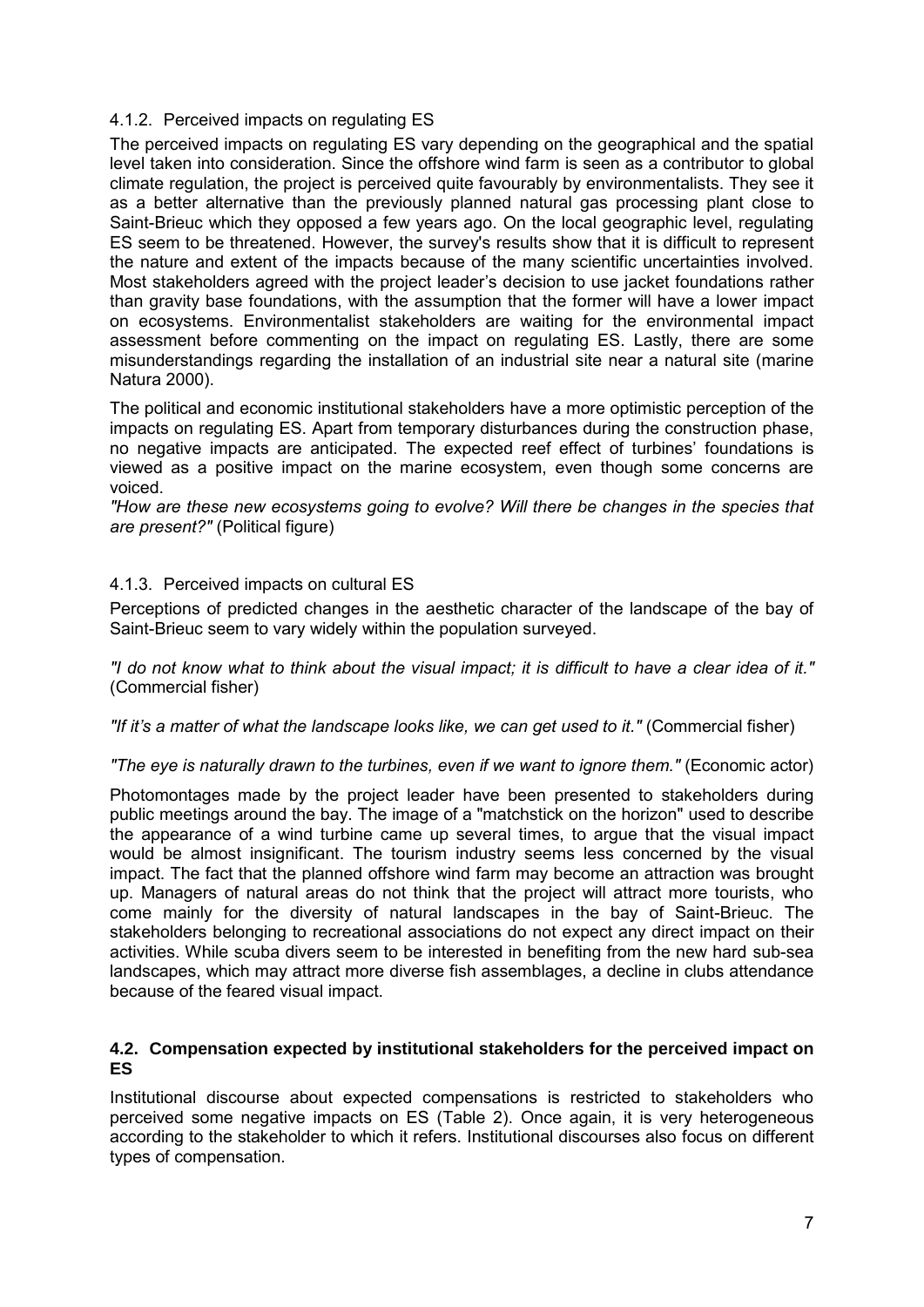#### 4.2.1. Monetary incentives

An annual tax based on the electricity produced by offshore wind farms will be a source of 14,000 Euros per year per megawatt<sup>1</sup>. The definition of this tax has been designed partially on negotiations between stakeholders and the French government. For example, because of the nature and the intensity of the impacts on their activity, professional fishers managed to increase the part of the tax which would return to them. An agreement has also been concluded to ensure that these funds benefit exclusively the projects carried out by the departmental fisheries committees directly affected by the planned offshore wind farms. Five municipalities are eligible for this tax and a sixth has attempted to integrate the scope of the tax arguing the existence of an island off its territory. The hotel industry also made a request to receive some of this tax money so that it could use it to bring hotel facilities in the region up to code as needed. In the end this request was rejected. Except for those who are directly affected, most of the stakeholders are unaware of this tax.

In addition to the tax, which provides a financial return for local authorities and stakeholders, some specific compensatory measures have been planned to compensate for specific impacts. These compensatory measures take into account the loss of activity associated with the wind farm's construction and use. With respect to loss of activity, it seems that only fishers have been considered eligible to benefit from compensatory measures. All fishers will have to submit documents to prove the impact of the wind farm on their own production. The departmental fisheries committee, who is responsible for dividing the overall allocation among individual fishers, is already concerned about future administrative confusion in the process. No other institutional stakeholders have made claims to monetary incentives.

#### 4.2.2. Accompanying measures

 $\overline{a}$ 

Accompanying measures consist in funding actions or public goods to support the development of impacted activities. Unlike compensatory measures, they are not assessed from a specific impact and their limitations seem quite fuzzy. They are bilaterally negotiated with key stakeholders. Most of the accompanying measures benefit commercial fishers, giving them short-term funding while they wait for the long-term funding from the tax revenue to start in 2018. Formal agreement has been reached on eight accompanying measures, five of which have been made public so far: creating a new position devoted to the "energy issue" in the departmental fisheries committee; funding for projects to control the invasive species slipper limpet (*Crepidula fornicate), an invasive benthic species*; installation of chilled tanks for lobsters; great scallop reseeding; and funding a scientific study of the reef effect of the wind turbine foundations. These actions have been desired for many years by the departmental fisheries committee that takes advantage of this financial opportunity to carry out their projects. Moreover, a 10-year commitment to finance equipment for sailing clubs was negotiated between the project leader and some representatives of recreational users.

While these measures are already negotiated, other institutional stakeholders hope the implementation of additional accompanying measures to support the territory development. For example, a political actor has claimed to represent the most affected municipality because of impacts on landscape, ecological habitats, and fishing - in order to have the harbour chosen as the site of maintenance work on the wind farm and thus indirectly to gain

 $1$  This fund will be used by the National Fund for Compensation of offshore wind energy, as follows:

<sup>- 50%</sup> of the amount will be given to the coastal towns where the turbines will be visible. To benefit from the fund, the maximum distance from the turbines is 12 nautical miles.

<sup>- 35%</sup> will be allocated to the National Fisheries Committee to fund projects promoting sustainable exploitation of fishery resources.

<sup>- 15%</sup> will finance projects contributing to the sustainable development of maritime activities.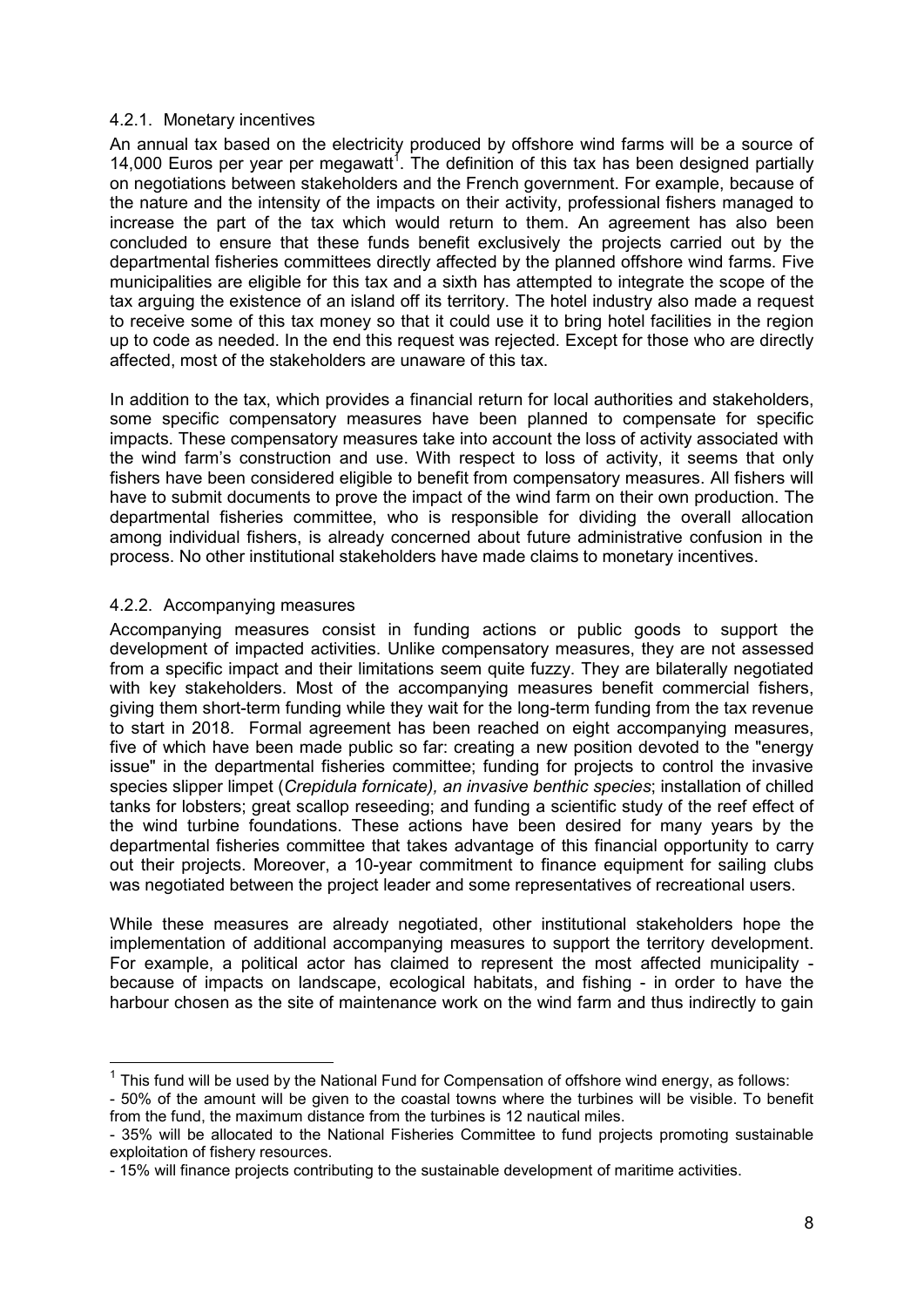related jobs for the town. A recreational association would like to have some artificial reefs installed in the bay if that becomes possible.

### 4.2.3. Biodiversity offset

Ecological compensatory measures seem to be less definable, as potential ecological impacts of offshore wind farms remain difficult to assess. Then, compensatory measures will be based on the outcome of the Environmental Impact Assessment. The results of environmental studies will be publicly available very late in the offshore wind farm planning procedure, after a consultation process and a public debate. One danger is that environmental stakeholders will encounter constraints when they make claims against the planned offshore wind farm or seek to participate in designing compensatory measures. However, the fishing industry has negotiated some protocols for monitoring fish stocks; these negotiations have led to agreements in which wind farm operators agreed to follow the protocols and implement measures to offset impacts.

#### **4.3. Definition of CoPs in terms of perceived impacts**

Six CoPs which each share a different understanding of the implications of the planned offshore wind farm have been identified from the institutional discourse. Links between these CoPs and ecosystem services have been identified and compiled in Table 3.

(1) Scallop fishers are concerned about negative impacts of the offshore wind farm on the shellfish stock. Great scallop has high economic and social value in the bay of Saint-Brieuc. This is the oldest fishing activity here and the bay is closely associated with this species. Most of the fishers in the bay are involved in it. The fishery fleet employs about 400 people in the bay, based in the maritime districts of Paimpol, Saint-Brieuc, and Saint-Malo.

(2) Trawl fishers are affected by an additional impact related to the difficulty of manoeuvring among turbines. While a minimum distance between two turbines has been negotiated to allow fishing in the wind farm area, some of those surveyed believe that trawling will no longer be possible in the wind farm area. Trawl fishers thus perceive the planned offshore wind farm more negatively than other fishers. Trawling in the bay of Saint-Brieuc is a secondary fishing activity as a complement to scalloping, and concerns mainly fishers from the maritime district of Saint-Brieuc.

(3) Members of naturalist Non-Governmental Organisations (NGO) are in favour of renewable energy developments, but expressed reservations about the offshore wind farm's impact on ecosystem functioning at the local level. They do not feel strongly about the project but remain attentive to the progress of the environmental impact assessment. The naturalist NGOs are grouped into five associations with thousands of members, of whom only a minority is really active. They have in-depth knowledge of ornithology, mammalogy, and more generally the ecology of land and coastal systems.

(4) Six recognised associations for environmental protection are grouped into a collective movement opposing the planned offshore wind farm. Members of these environmental associations are perceived by other institutional stakeholders as focused on individual interests related to the landscape impact of the offshore wind farm. On their side, they claim a lack of information and consultation on the part of the operators, as well as poorly understood environmental impacts. This movement includes nearly a thousand people, mostly second-home owners on the east coast of the bay. It is now seen by the operators as the most likely source of litigation.

(5) Tourists do not constitute a formal movement, but they share some specific perceptions, which lead us to treat them as a CoP. They seem to be sensitive to the aesthetic aspect of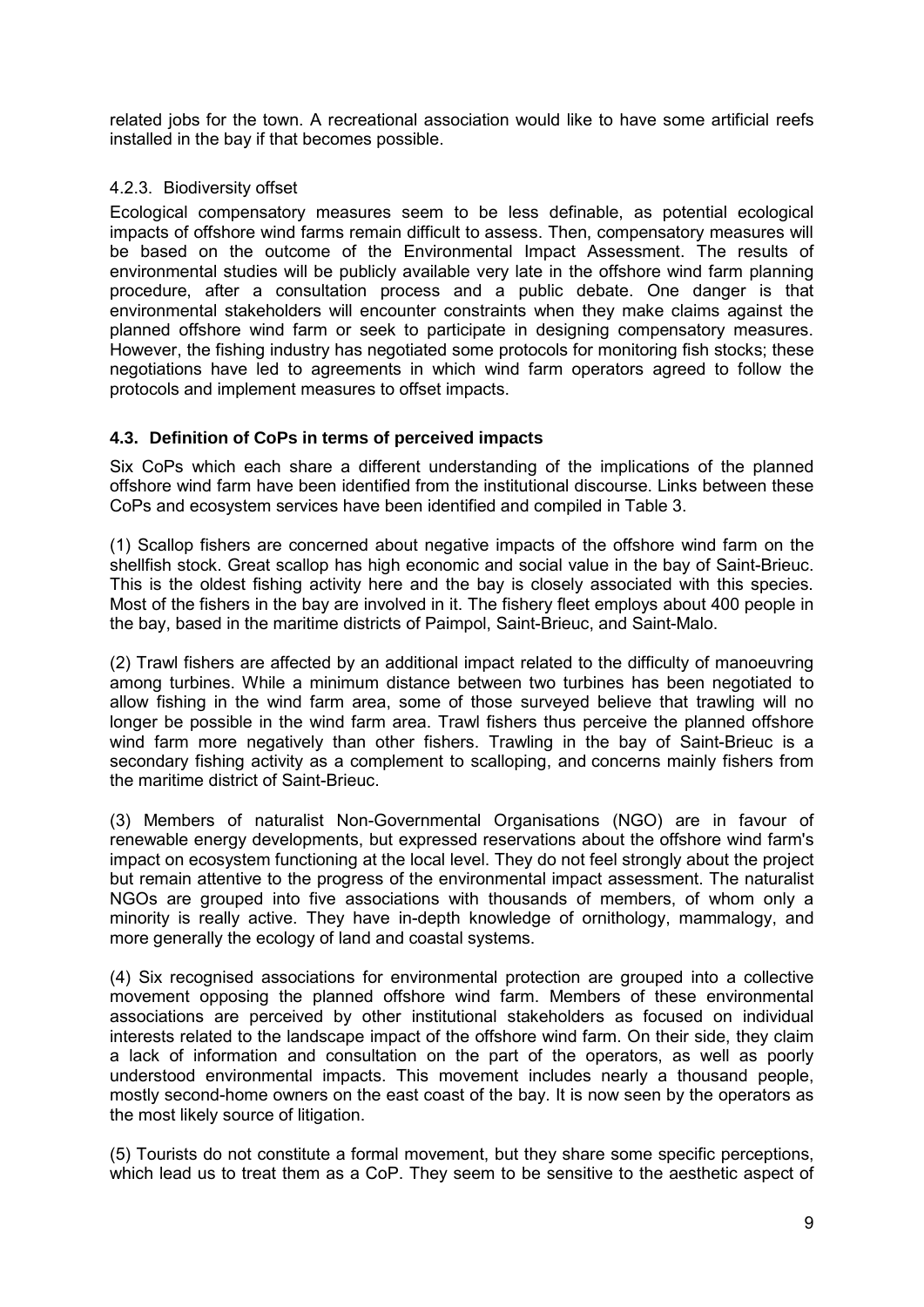the landscape. They are not really aware of impacts and compensation and do not feel well informed about the planned offshore wind farm. Hundreds of thousands of tourists visit the bay each year and are a major source of income for the local economy; it is thus important to take them into account in the future.

(6) Recreational users feel a concern with the planned offshore wind farm but find it difficult to understand the associated impacts. Organisations hosting recreational activities are poorly informed about it, but do not exclude the possibility of taking advantage of it to develop new activities. Recreational activities along the coast are numerous in the bay of Saint-Brieuc. Recreational users fall into three main subcategories:

(i) Recreational fishers include thousands of people in the bay of Saint-Brieuc, fishing from the shore or from boats. They target various species and are sometimes in conflict with commercial fishers. They do not expect any impacts, but would like to benefit from compensation such as artificial reef installations in the bay.

(ii) Sailing is popular in the bay. Ten water sport clubs offers trips around the bay and towards the Channel Islands. There is concern that there may be a loss of the "sense of freedom" associated with this activity.

(iii) Scuba divers benefit from the biodiversity of submarine life in Brittany. Several diving club excursions are available in the bay. Opinions vary with respect to the potential reef effect of wind turbines: it is perceived positively by some and negatively by others.

# **5. Discussion**

The discourses offered by institutional stakeholders are extremely heterogeneous and depend on their sensitivities, interests, and who or what those surveyed represent or defend. The level of knowledge of the respondents is also an important factor, since it influences the perception of impacts and the compensation claims (Arnold, 2004).

Initially, the selection of institutional stakeholders was aimed at covering all the potential impacts on ES of the planned offshore wind farm. The distribution of perceived impacts across the local population is now better understood (Table 2). Discourses can be differentiated in terms of the perceived cumulative impact (positive or negative)

• Only positive effects,

Economic actors (industrial wind companies and local economic actors) perceive no negative impact. These institutional stakeholders do not consider environmental impacts (Gray et al., 2005). The planned offshore wind farm is a stimulus to job creation and a source of profit for private companies both locally and nationally. The project is all the more acceptable in that it fits into a sustainable development strategy.

- Balance of positive and negative effects, Political figures make the link between local economic interests and environmental concerns. Their discourses are more moderate, balancing negative impacts (on fishing, landscape) and positive ones (on global climate regulation, electricity production).
- Major negative impacts, Other institutional stakeholders surveyed (local NGOs, commercial fishers, and recreational activity organisations) perceived major negative impacts on the various components of ecosystems.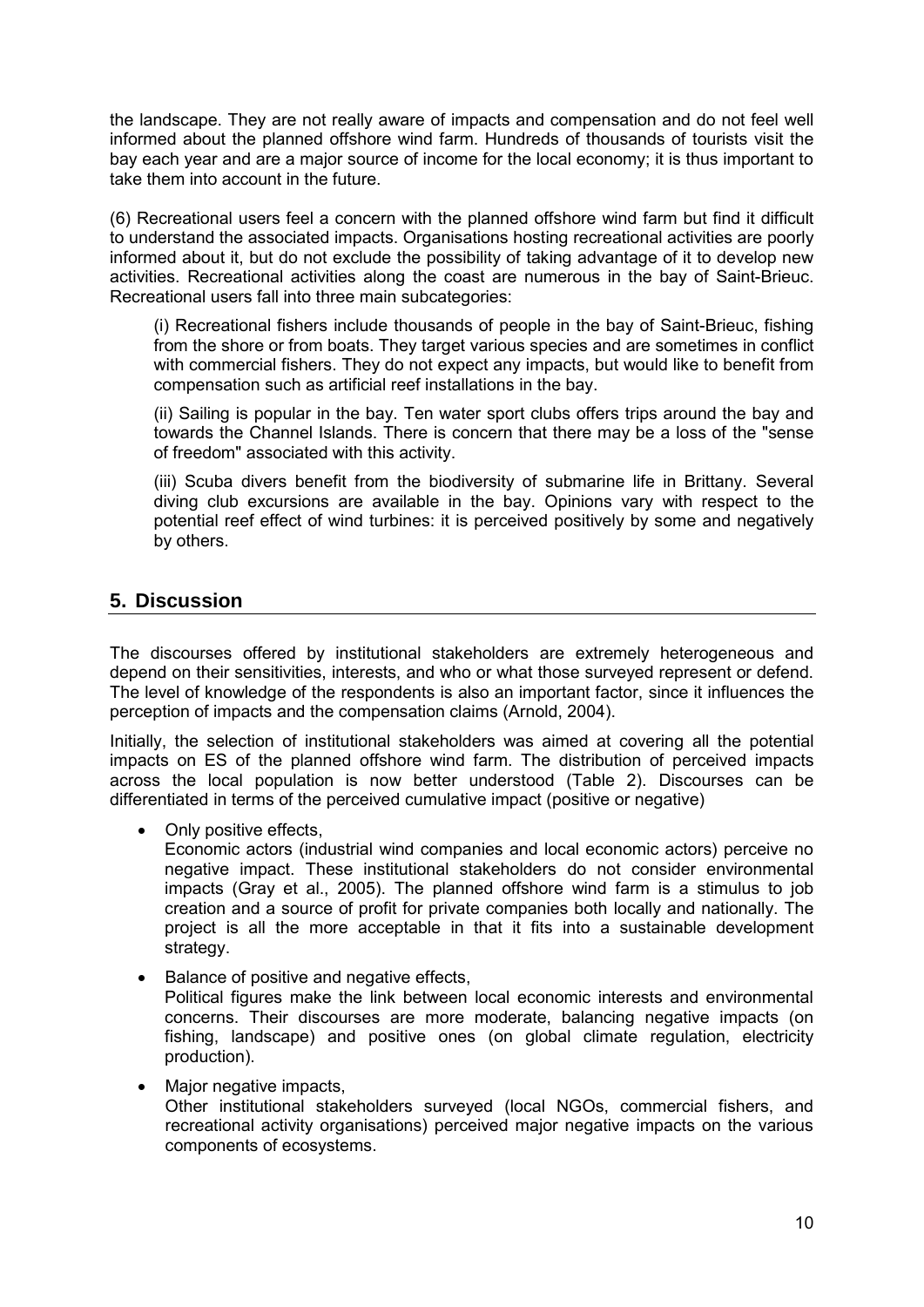The perception of negative impacts is the necessary criterion for claiming compensation. Three types of discourses of the right to compensation have been identified:

- Opportunistic discourse: "Others receive compensation, what about me?" No significant impact is perceived by these stakeholders, but the idea of benefiting from compensation is seen as normal. The amount of compensation perceived as due is assessed in reference to those already negotiated by other stakeholders with the wind farm operators. For example, recreational fishers belong in this category. They are poorly informed about the project because they are minimally involved in the consultation process. Their perceptions of the impacts on their activity are hazy, but they do not reject the idea of being compensated by the deployment of artificial reefs. This type of discourse is also adopted by a political figure who perceives no negative impact on the municipality but is trying to modify its boundaries to include the area to benefit from tax revenue.
- Non-sequitur discourse: "We have every kind of impact, we need jobs!" Some impacts are perceived and compensation is expected, but there is no link between the two things. The presence of impacts is used as an argument to obtain compensation. For example, one mayor demands jobs because she believes that her municipality is the most heavily impacted. Here the challenge is to calculate the allocation of compensation across municipalities by reference to the impacts the offshore wind farm has on each of them. Non-sequitur discourse is also used by the hotel industry, which has sought to take advantage of the tax revenue in order to bring their facilities up to code.
- Reasonable discourse: "No net loss"
	- Here perceptions of impacts are accurate and planned compensation matches the expected impacts. Some of the compensation has already been negotiated with the project leader, commercial fishers are included in this group because of their early involvement in the consultation process. They now have an accurate understanding of the impacts of the wind farm on shellfish stocks. Compensatory measures can be directly calculated based on the impact on each fisher's catch. The accompanying measures should in part cover the loss of commercial activity during the construction phase and also repair of ecological damage (scallop reseeding, for example). These measures are rather loosely defined, as the outcome of bilateral negotiations, and may in the end result in overcompensation for the actual impacts. In this case, compensation is responsible for stakeholders' acceptance of the wind farm. While they were opposed to it initially, fishers now support it, conscious of the opportunities offered by compensation.

Institutional stakeholders' discourse of impact and compensation has enabled us to identify CoPs grouped around specific social representations associated with the planned offshore wind farm. The CoP approach seems to be an innovative way to address the maximum number of issues in combination. Some differences among the CoPs identified are not intuitive, for instance those between trawl fishers and scallop fishers. The size of the fishing gear used makes a difference and will produce different impacts for fishers. Also, the distinction between naturalist NGOs and associations for protection of the environment had not been recognised before these investigations. These organisations have the same status but support different interests. While naturalist NGOs defend the collective interest in conservation of biodiversity and habitats, environmental protection associations defend interests related to the environment at large and governance aspects of the project. While the interactions among stakeholders within each CoP are frequent, interactions between the two CoPs as a whole are almost non-existent. Finally, the distinction between types of recreational users is interesting. Those engaged in different activities will not be sensitive to the same elements of the environment, and may be concerned with different components of the bay's ecosystem: above the sea or under it, offshore or on land.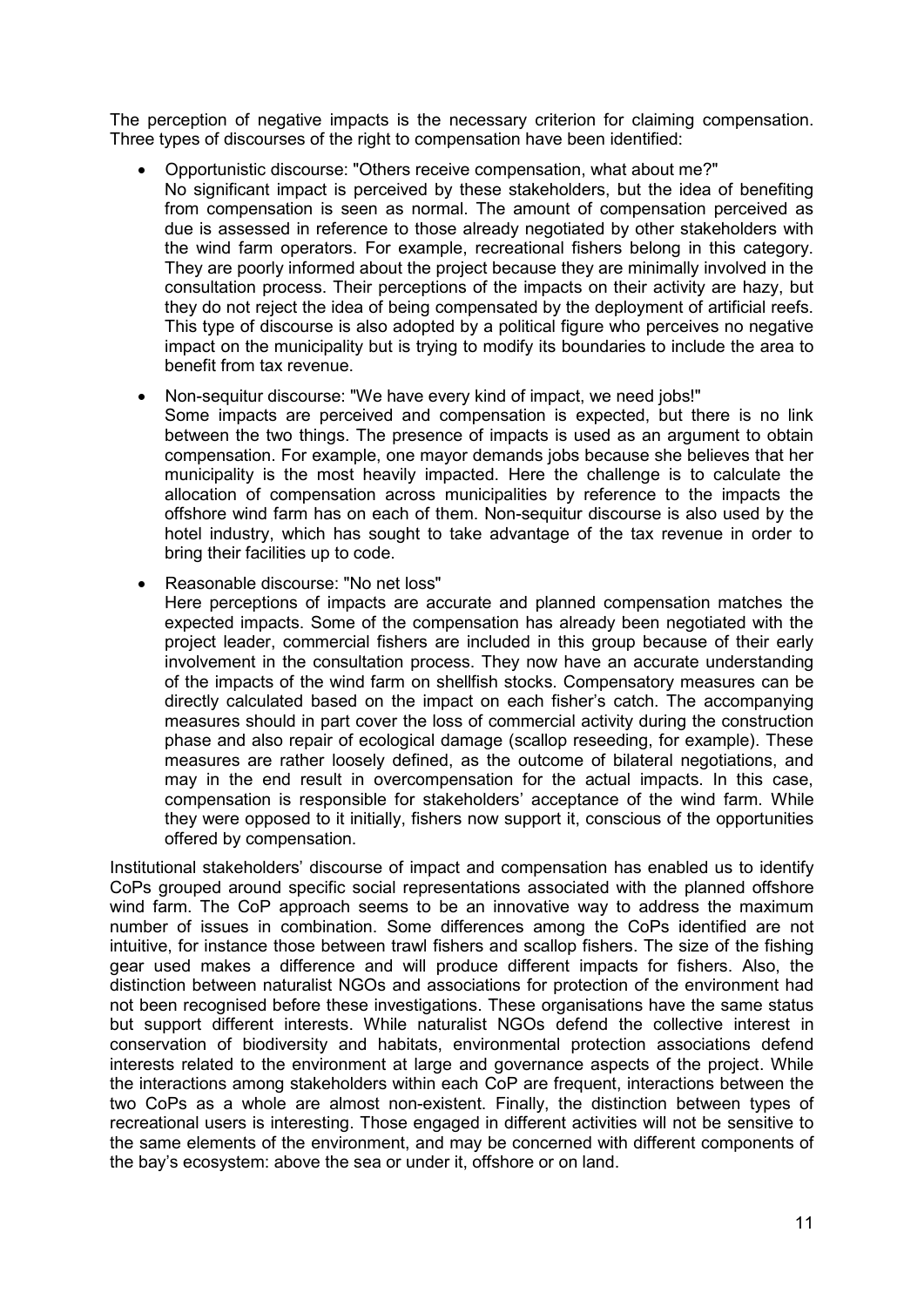The results of this study lead us to reassess our initial theoretical concepts and the adequacy of the figure representing the no-net-loss goal (Figure 1). We propose to improve this figure to better understand the mechanisms underlying the principle of no net loss (Figure 4). ES losses represented by area A can be assessed in terms of each stakeholder's perceptions of impact and divided for each category of ES  $(A_1, A_2, A_3)$ . ES gains associated with compensation B can be assessed on the basis of each subdivision in order to achieve the no-net-loss goal  $(B_1, B_2, B_3)$ . However, since the institutional stakeholders represent or defend a variety of interests, the risk that some of the ES will be "double-counted" is substantial. For example, impacts on fishing affect both commercial fishers and political figures (Table 2). An approach in terms of CoPs seems to be a more robust way to establish no net loss. Since each CoP has a direct relation to a specific category of ES (provisioning, regulating, or cultural), applying the principle of no net loss in terms of ES categories seems to be appropriate.

The continuation of this study will focus directly on CoPs in order to record their perceptions of the impacts on ES produced by the planned offshore wind farm in the bay of Saint-Brieuc and their claims for compensation. As we had anticipated, the CoP level seems the most appropriate for establishing a useful link with ecosystem services. This next step will require a larger number of interviews to obtain a representativeness of existing perceptions, because it includes a greater number of stakeholders. The results will be used to explore the no-netloss principle at the CoP level.

# **Acknowledgements**

The authors would like to thank all the institutional stakeholders who took part in the survey for their time and contribution. The authors would also like to thank the Fondation de France for funding this research.

# **References**

Amin A., J. Roberts (2008) *Knowing in action: Beyond communities of practice*. Research Policy (37) pp. 353–369.

Arias E., G. Fischer (2000) *Boundary objects: Their role in articulating the task at hand and making information relevant to it.* International ICSP Symposium on Interactive and Collaborative Computing, December 2000.

Arnold A. (2004) *A review of public attitudes towards marine issues within and beyond New Zealand.* Science International Series (170).

Augris C., D. Hamon (1996). *Atlas thématique de l'environnement marin en baie de Saint-Brieuc (Côtes-d'Armor)*. Ifremer.

Bertin S. (2011) *État des lieux du patrimoine culturel maritime du golfe normand-breton*. Agence des Aires Marines Protégées.

Boehlert G., A. Gill (2010) *Environmental and ecological effects of ocean renewable energy development: A current synthesis*. Oceanography 23(2) pp. 68–81.

Busch M., K. Gee, B. Burkhard, M. Lange, N. Stelljes (2011) *Conceptualizing the link between marine ecosystem services and human well-being: the case of offshore wind farming.* International Journal of Biodiversity Science, Ecosystem Services and Management.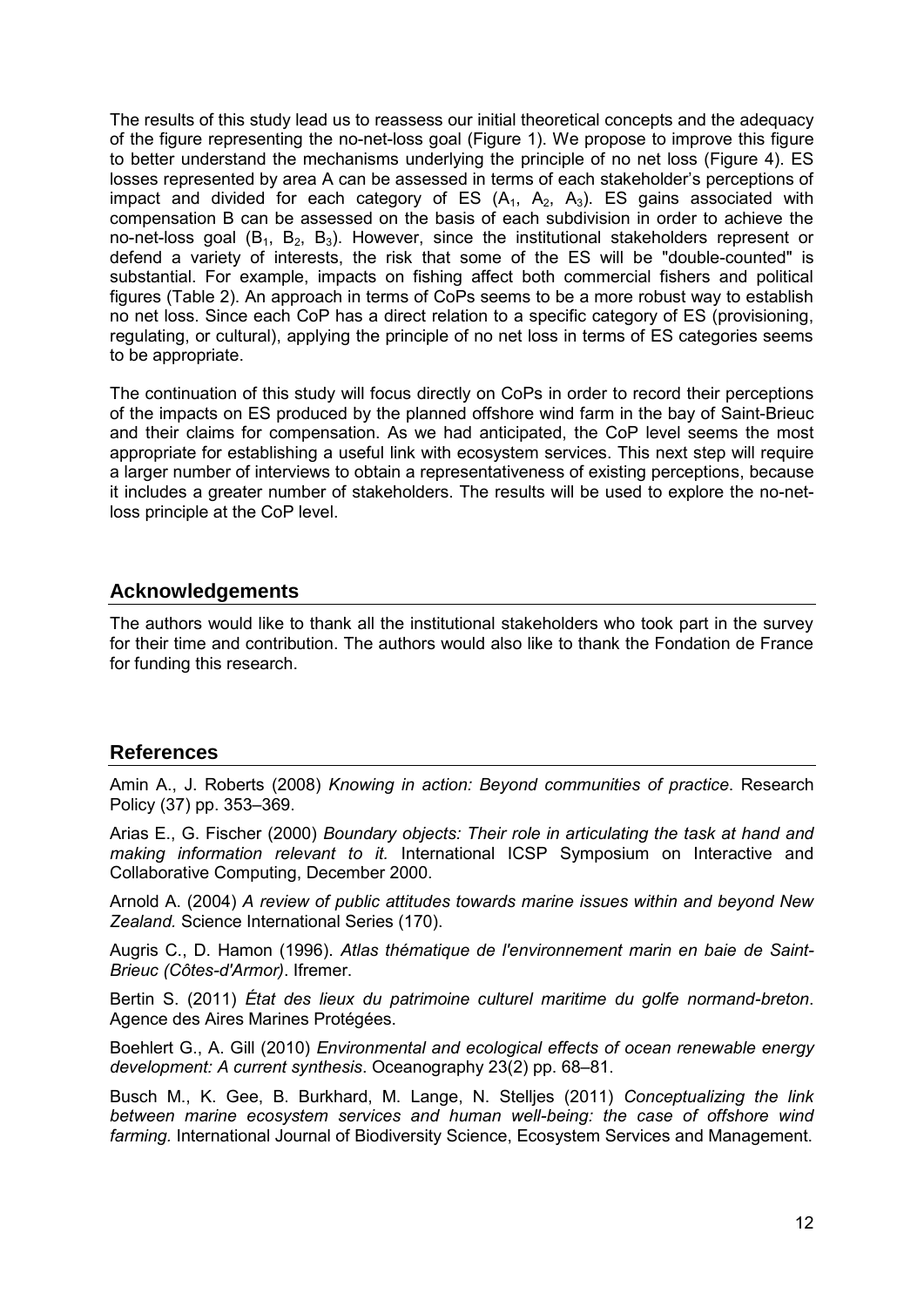CAS (Centre d'Analyse Stratégique) (2009) *Approche économique de la biodiversité et des services liés aux écosystèmes*, rapport de la mission présidée par Bernard Chavassus-au-Louis, coll. Rapports et documents, No. 18, la documentation française.

Château P-A., Y-C. Chang, H. Chen (2012) *Building a stakeholder's vision of an offshore wind-farm project: A group modeling approach.* Science of the Total Environment (in press).

Cole S. (200*9) "How much is enough?" Determining adequate levels of environmental compensation for wind power impacts using equivalency analysis: An illustrative and hypothetical case study of sea eagle impacts at the Smøla Wind Farm, Norway*. Epsilon Open Archive Publishing, Swedish Agricultural University.

Cuperus R., K. Canters, H. Udo de Haes, D. Friedman (1999) *Guidelines for Ecological Compensation Associated with Highways.* Biological Conservation 90(1) pp.41–51.

Devine Wright P., Y. Howes (2010). *Disruption to place attachment and the protection of restorative environments: A wind energy case study*. Journal of Environmental Psychology (30) pp. 271-280.

Dunford R., T. Ginn, W. Desvousges (2004) *The use of habitat equivalency analysis in natural resource damage assessment*. Ecological Economics (48) pp. 49-70.

European Commission (2008) *Climate change: Commission welcomes final adoption of Europe's climate and energy package*. RAPID Press Release, Brussels, IP/08/1998.

Firestone J., W. Kempton (2007) *Public opinion about large offshore wind power: Underlying factors*. Energy Policy (35) pp. 1584–1598.

Freeman R. (1984) *Strategic management: A stakeholder approach*. Boston: Pitman.

Gastineau P., E. Taugourdeau (2014) *Compensating for environmental damages.* Ecological Economics (97) pp.150-161

Gee K., B. Burkhard (2010) *Cultural ecosystem services in the context of offshore wind farming: A case study from the west coast of Schleswig-Holstein*. Ecological Complexity (7) pp. 349-358.

Gill B. (2005) *Offshore renewable energy: ecological implications of generating electricity in the coastal zone.* Journal of Applied Ecology (42) pp. 605-615.

Gobert J. (2010) *Ethique environnementale, remédiation écologique et compensations territoriales*. VertigO - La revue en sciences de l'environnement (10).

Gray T., C. Haggett, D. Bell (2005) *Offshore wind farms and commercial fisheries in the UK: A study in stakeholder consultation*. Ethics, Place and Environment 8 (2) pp. 127-140.

Habermas J. (1984) *Reason and the Rationalization of Society,* Volume 1 of *The Theory of Communicative Action.* English translation by Thomas McCarthy. Boston: Beacon Press

Haggett C. (2011) *Understanding public responses to renewable energy*. Energy Policy (39) pp. 503-510.

Hein L., K. van Koppen, R. de Groot, E. van Ierland (2006) *Spatial scales, stakeholders and the valuation of ecosystem services*. Ecological Economics (57) pp. 209-228.

Inger R., M. Attrill, S. Bearhop, A. Broderick, W.J. Grecian, D. Hodgson, C. Mills, E. Sheehan, S. Votier, M. Witt, B. Godley (2009) *Marine renewable energy: Potential benefits to biodiversity? An urgent call for research*. Journal of Applied Ecology (46) pp. 1145-1153.

Johnson G., K. Scholes (1999) *Exploring corporate strategy* (5<sup>th</sup> edition). Prentice Hall. Harlow, UK.

Kuehn S. (2005) *Social investigation of the reception of Horns Rev and Nysted offshore wind farms in the local communities.* Annual status report 2003 to Elsam Engineering.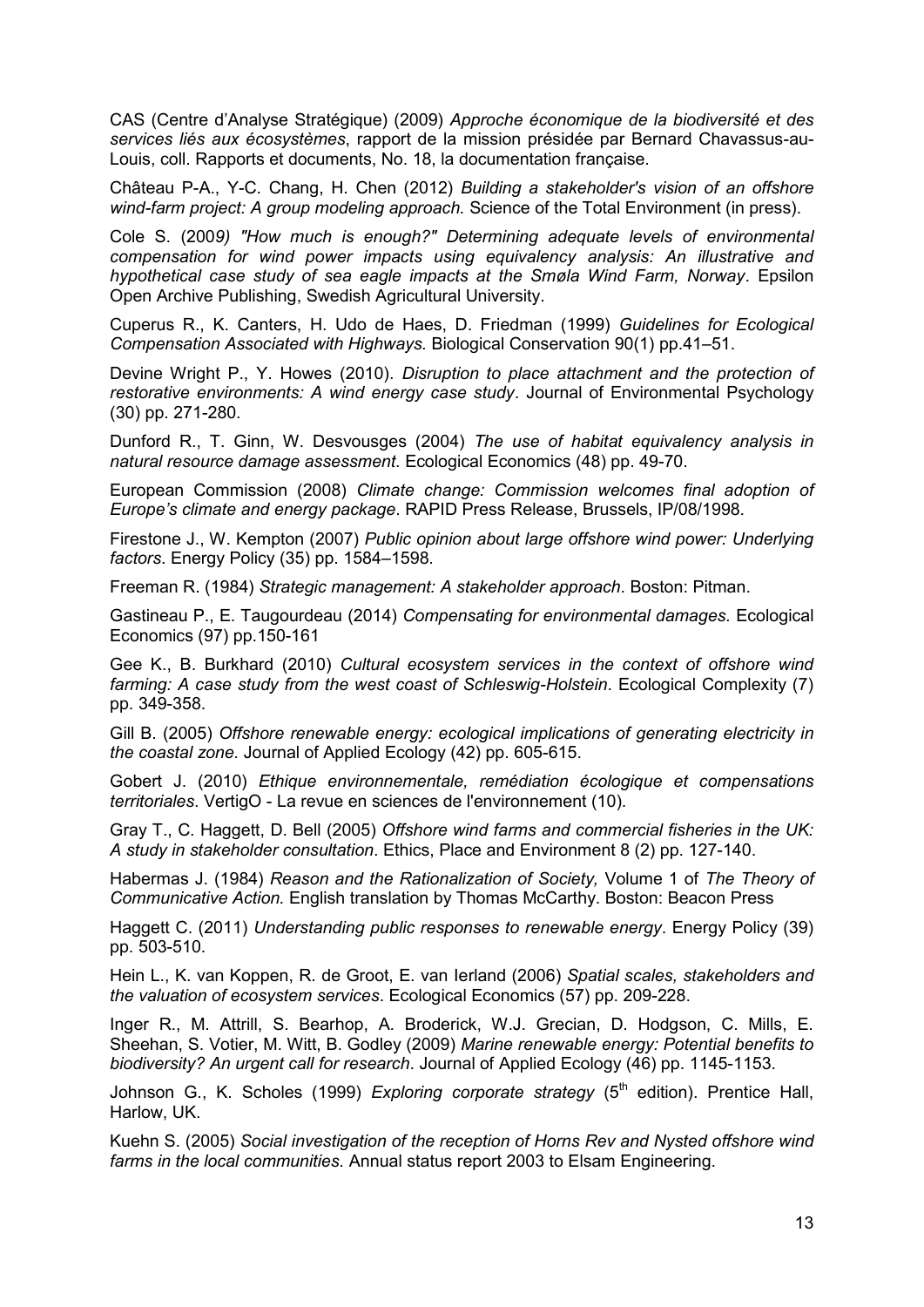Ladenburg J., A. Dubgaard (2009) *Preferences of coastal zone user groups regarding the siting of offshore wind farms.* Ocean and Coastal Management (52) pp. 232-242.

Ladenburg J., B. Möller (2011) *Attitude and acceptance of offshore wind farms—the influence of travel time and wind farm attributes*. Renewable and Sustainable Energy Reviews 15(9) pp. 4223-4235.

Levrel H. (2006) *Biodiversité et développement durable: quels indicateurs?* Doctoral thesis directed by J. Weber, Ecole des Hautes Etudes en Sciences Sociales.

Levrel H., Doyen L., Julliard R., Kerbiriou C., Couvet, D. (2007) *Etude de faisabilité pour la réalisation d'un Millennium Ecosystem Assessment en France.* Direction de la nature et des paysages, Ministère de l'écologie et du développement durable.

Mangi S. (2013) *The impact of offshore wind farms on marine Ecosystems: A review taking an ecosystem services perspective.* Proceedings of the Institute of Electrical and Electronics Engineers 101(4). p.999-1009

McKenney B., J. Kiesecker (2010) *Policy development for biodiversity offsets: A review of offset frameworks.* Environmental Management (45) pp. 165-176.

MEA (Millennium Ecosystem Assessment) (2005) *Ecosystems and Human Well-being: Synthesis*. Island Press, Washington DC.

Mitchell R., B. Agle, D. Wood (1997) *Toward a theory of stakeholder identification and salience: Defining the principle of who and what really counts*. The Academy of Management Review 22(4) pp. 853-886.

Pearce D., R. Turner (1990) *Economics of natural resources and the environment*. BPCC Wheatsons Ltd., Exeter, UK.

Pomeroy R., F. Douvere (2008) *The engagement of stakeholders in the marine spatial planning process.* Marine Policy (32) pp. 816-822.

Quétier F., S. Lavorel (2011) *Assessing ecological equivalence in biodiversity offset schemes: Key issues and solutions.* Biological Conservation 144(12) pp. 2991–2999

Röling N., M. Wagemakers (1998) *Facilitating sustainable agriculture: Participatory learning and adaptive management in times of environmental uncertainty*, Cambridge: Cambridge University Press.

Still D. (2001) *Offshore wind at Blyth.* Renewable Energy (24) pp. 545–551.

UICN (2011) *La compensation écologique: état des lieux et recommandations*. Paris, France.

Wenger E. (1998) *Communities of practice: Learning, meaning, and identity*. Cambridge University Press, Cambridge.

Wenger E. (2000) *Communities of practice and social learning systems*. Organization 7(2) pp. 225-246.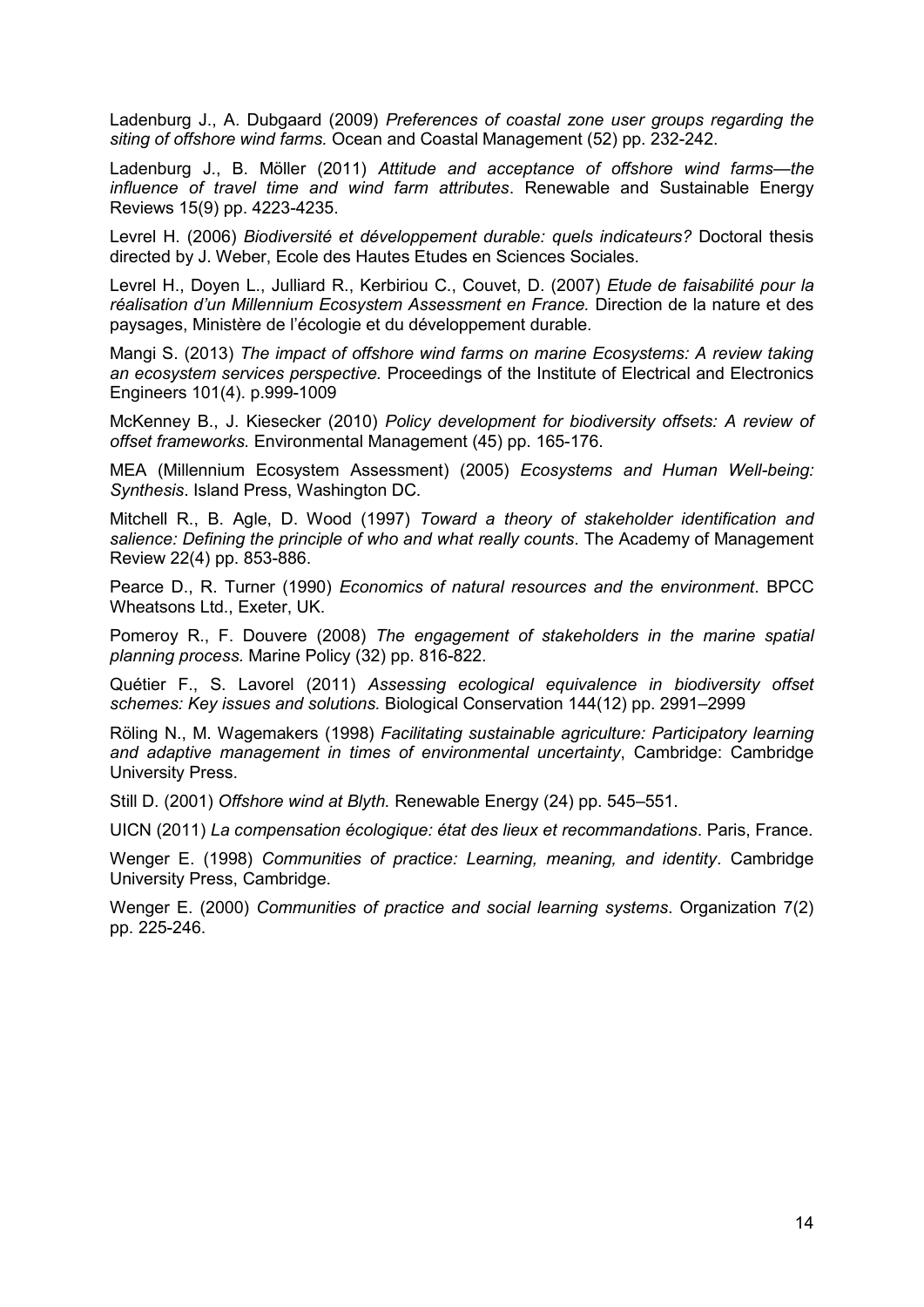|                                         | <b>Institutional stakeholders interviewed</b>                 | <b>Location</b>      | <b>Geographical scope of</b><br>activity | <b>Interests</b><br>represented or defended |
|-----------------------------------------|---------------------------------------------------------------|----------------------|------------------------------------------|---------------------------------------------|
| <b>Political figures</b>                | Mayor                                                         | Erquy                | Municipality                             | <b>Inhabitants</b>                          |
|                                         | Mayor                                                         | Saint-Quay Portrieux | Municipality                             | <b>Inhabitants</b>                          |
|                                         | Energy project manager of the General Council                 | Saint-Brieuc         | County                                   | Electricity consumption goals               |
| <b>Managers</b><br>of natural areas     | Nature reserve conservator                                    | Hillion              | Nature reserve                           | Biodiversity / Natura 2000 species          |
|                                         | Nature reserve employee                                       | Hillion              | Nature reserve                           | Biodiversity / Natura 2000 species          |
|                                         | Director of mixed syndicate in charge of regional activities  | Plévenon             | Inter-municipalities                     | Natura 2000 species                         |
| <b>Economic actors</b>                  | Director of an economic development association               | Saint-Brieuc         | County                                   | Industrial companies and fishers            |
|                                         | Employee of an economic development association               | Saint-Brieuc         | County                                   | Industrial companies and fishers            |
|                                         | Chamber of Commerce and Industry (CCI) business<br>consultant | Ploufragan           | County                                   | Industrial companies                        |
|                                         | CCI director of development companies                         | Ploufragan           | County                                   | Industrial companies                        |
| <b>Heads of public</b><br>organisations | Head of an environmental organisation                         | Saint-Brieuc         | Local                                    | <b>Biodiversity /Organisation members</b>   |
|                                         | President of an anti-wind collective                          | Erquy                | Local                                    | Members of the collective                   |
| <b>Recreational</b><br>associations     | Director of a sailing club                                    | Erquy                | Municipality                             | <b>Sailors</b>                              |
|                                         | Director of a scuba diving club                               | Erquy                | Municipality                             | Scuba divers                                |
|                                         | President of a regatta committee                              | Pléneuf Val-André    | Municipality                             | <b>Association members</b>                  |
|                                         | President of a recreational fishing committee                 | Saint-Quay Portrieux | County                                   | <b>Recreational fishers</b>                 |
|                                         | Vice-president of a recreational fishing committee            | Saint-Quay Portrieux | County                                   | Recreational fishers                        |
| <b>Commercial</b><br>fishers            | Person in charge of environment, fishery committee            | Paimpol              | County                                   | Fishers                                     |
|                                         | Person in charge of environment, fishery committee            | Rennes               | Region                                   | Fishers                                     |
|                                         | Person in charge of environment, fishery committee            | Saint-Malo           | County                                   | Fishers                                     |
|                                         | Vice-president of a fishery committee                         | Paimpol              | County                                   | Fishers                                     |
| <b>Industrial</b> wind<br>companies     | Project manager of the offshore wind-farm project             | Saint-Brieuc         | Local                                    | Wind farm operator                          |
|                                         | Person in charge of environment, offshore wind developer      | Lorient              | Local                                    | Wind farm developer                         |
|                                         | Person in charge of consultation, offshore wind developer     | Lorient              | Local                                    | Wind farm developer                         |

Table 1. List of interviewed stakeholders and their main characteristics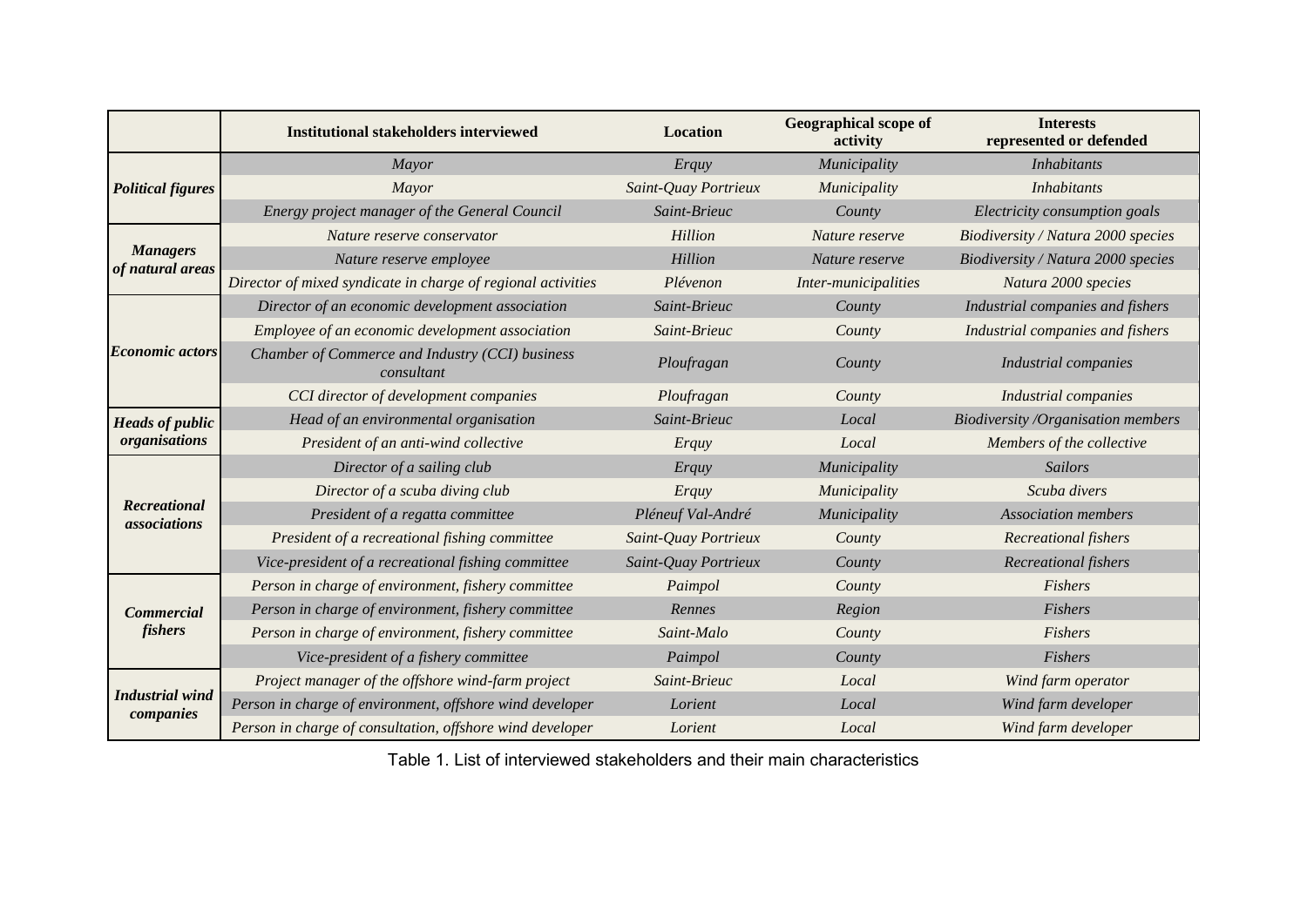|                                         | Provisioning<br>ES                                            | <b>Regulating</b><br>ES                                          | Cultural<br>ES                             | <b>Expected compensation</b>                                                                                                                           |  |
|-----------------------------------------|---------------------------------------------------------------|------------------------------------------------------------------|--------------------------------------------|--------------------------------------------------------------------------------------------------------------------------------------------------------|--|
| <b>Political figures</b>                | $+$ / -<br>Provision of food /<br>provision of<br>electricity | $+/-$<br>Global climate<br>regulation / Local<br>regulating ES   | Landscape                                  | Tax revenue<br>Job creation in farm maintenance<br>Compensation of fishers                                                                             |  |
| <b>Managers of natural</b><br>areas     | Provision of food<br>(reserve effect)                         | $+$ / -<br>Global climate<br>regulation / Local<br>regulating ES | $\boldsymbol{0}$                           |                                                                                                                                                        |  |
| <b>Economic</b><br>actors               | Provision of<br>electricity                                   | $\Omega$                                                         | $\pm$<br>New cultural<br><i>activities</i> |                                                                                                                                                        |  |
| <b>Heads of public</b><br>organisations | $\overline{0}$                                                | Local regulating ES                                              | Landscape                                  | No expected compensation for two reasons:<br><b>Expectation of Environmental Impact Assessment and</b><br>opposition to the planned offshore wind farm |  |
| Recreational<br>associations            | $\Omega$                                                      | $\theta$                                                         | Seascape and<br>biodiversity               | Project development associated with<br>the offshore wind farm<br>Deployment of artificial reefs<br>Collective financing of materials                   |  |
| <b>Commercial fishers</b>               | Provision of food                                             | Local regulating ES                                              | $\overline{0}$                             | Individual indemnities<br>Collective financing of projects<br>Job financing<br>Slipper limpet eradication<br>Scallop reseeding                         |  |
| <b>Industrial</b> wind<br>companies     | Provision of<br>electricity                                   | $+$<br>Global climate<br>regulation and<br>artificial reef       | New cultural<br>activities                 |                                                                                                                                                        |  |

Table 2. Qualitative analysis of institutional discourses about perceived impacts

("+": positive impact or benefit; "-": negative impact; "+/-": both negative and positive impacts; "0": no perceived impact)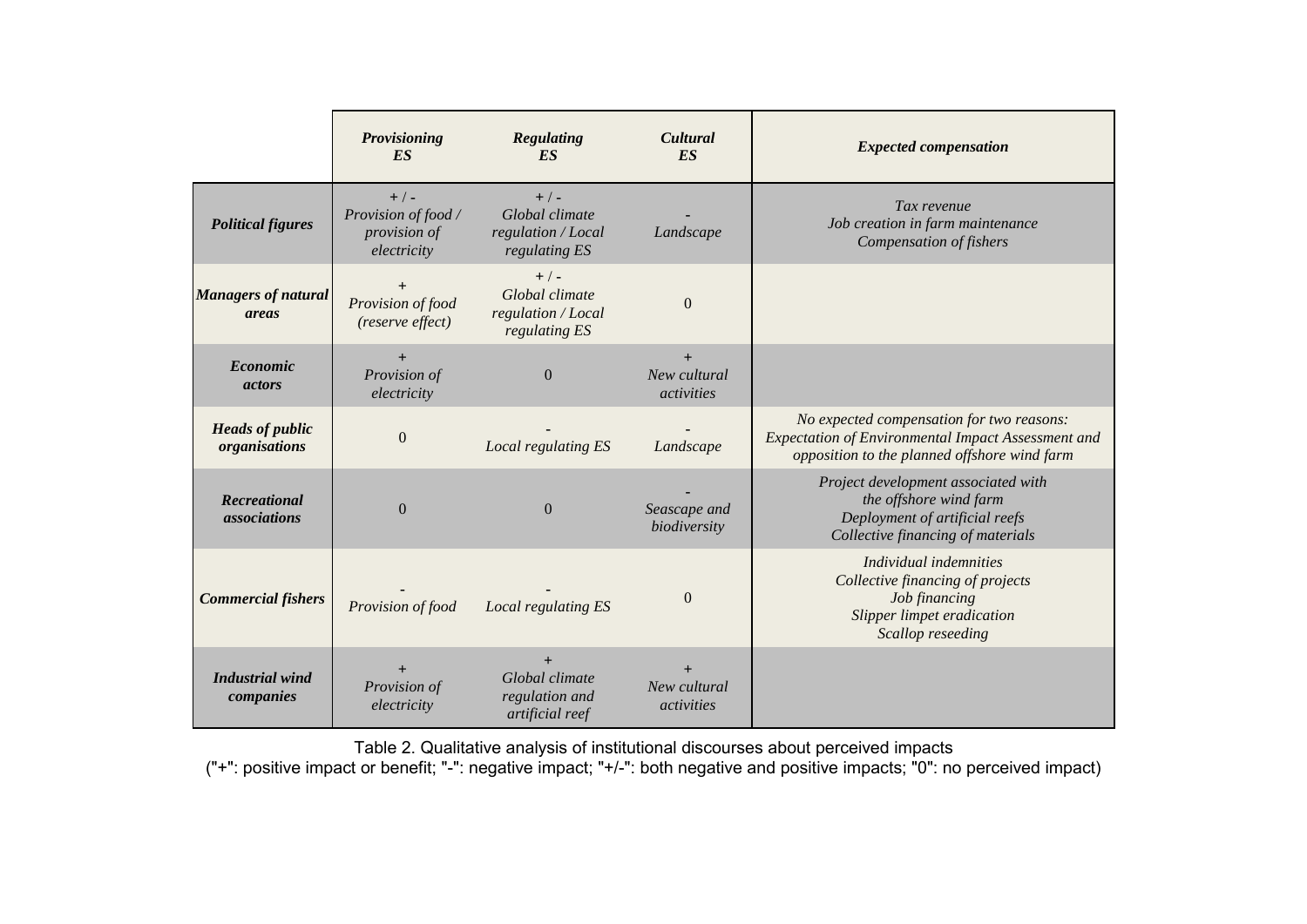| <b>Identified CoP</b>                                                         | <b>Expectation of</b><br>perceived impacts       | <b>Ecosystem</b><br>services<br><i>impacted</i> | <b>Main characteristics</b><br>of the CoP                                                |
|-------------------------------------------------------------------------------|--------------------------------------------------|-------------------------------------------------|------------------------------------------------------------------------------------------|
| <b>Scallop</b> fishers                                                        | Scallops                                         | Provisioning                                    | Constrained by the fishing gear used                                                     |
| <b>Trawl fishers</b>                                                          | Fishing area                                     | ES                                              |                                                                                          |
| <b>Naturalist NGOs</b>                                                        | Ecological habitats<br>Natura 2000 species       | Regulating<br>ES                                | Supports protection of the ecosystem as an<br>ecological entity                          |
| <b>Associations for</b><br>environmental<br>protection                        | Ecological habitats<br>Landscape                 |                                                 | Supports protection of the landscape;<br>Focused on governance aspects of the<br>project |
| <b>Tourists</b>                                                               | Seascape                                         | Cultural                                        | Focused on enjoyment of the natural<br>landscape                                         |
| <b>Recreational users:</b><br>Sailors<br>Scuba divers<br>Recreational fishers | Seascape<br>Submarine seascape<br>Target species | ES                                              | Supports the provision and high standards<br>of recreational activities                  |

Table 3. Communities of practice and their perceptions of impact and compensation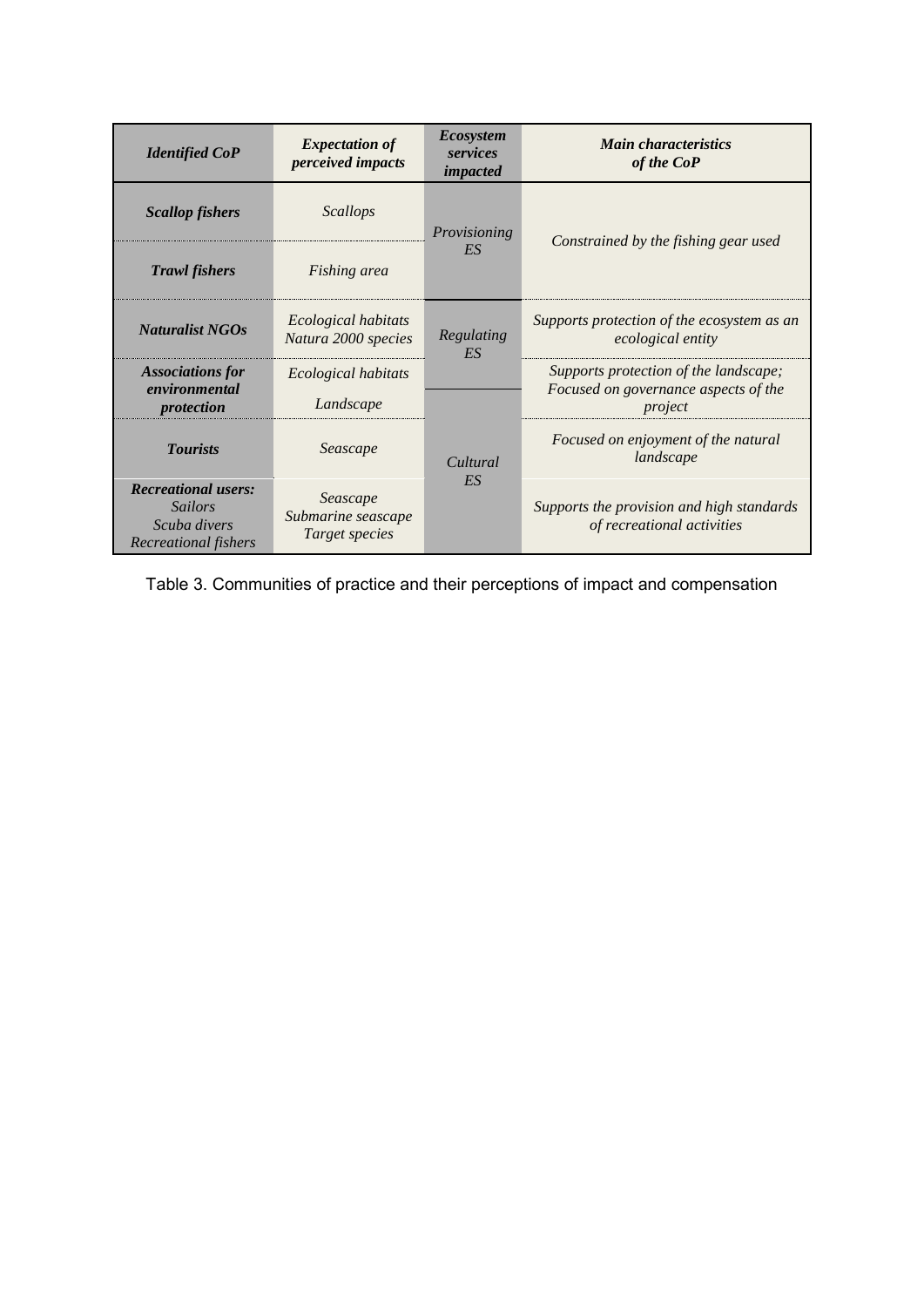

Figure 1. Residual impact to be compensated for in order to achieve the no-net-loss goal (adapted from Quétier and Lavorel, 2011). In this diagram, ES loss created by wind farm deployment which couldn't be avoided or reduced is represented by area A. Compensations are implemented (area B) in order to maintain the initial level of ES (reference state). To achieve the no-net-loss goal, area A has to be equivalent to area B.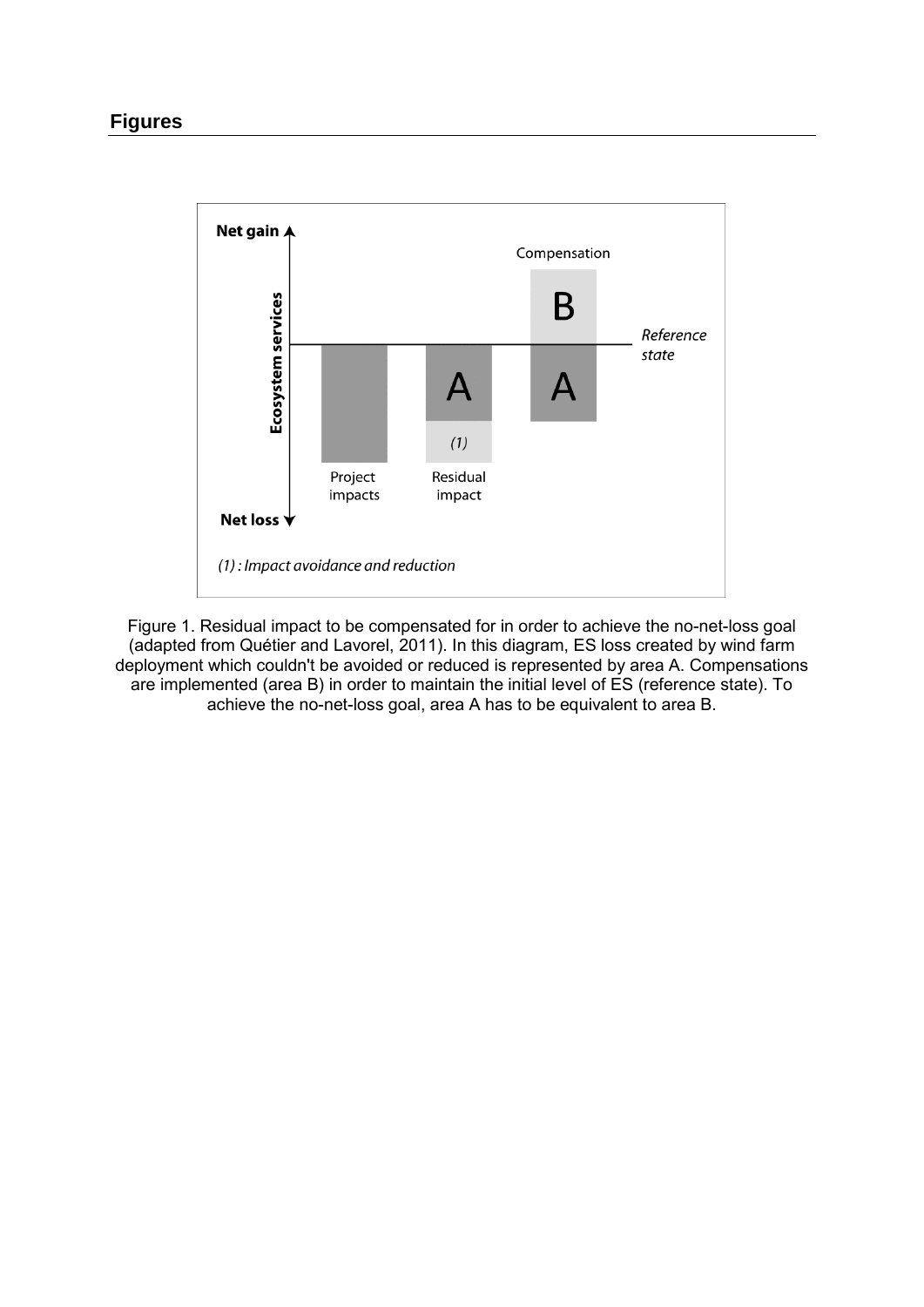

Figure 2. Vertical division of stakeholders in our study



Figure 3. Location of the case study site